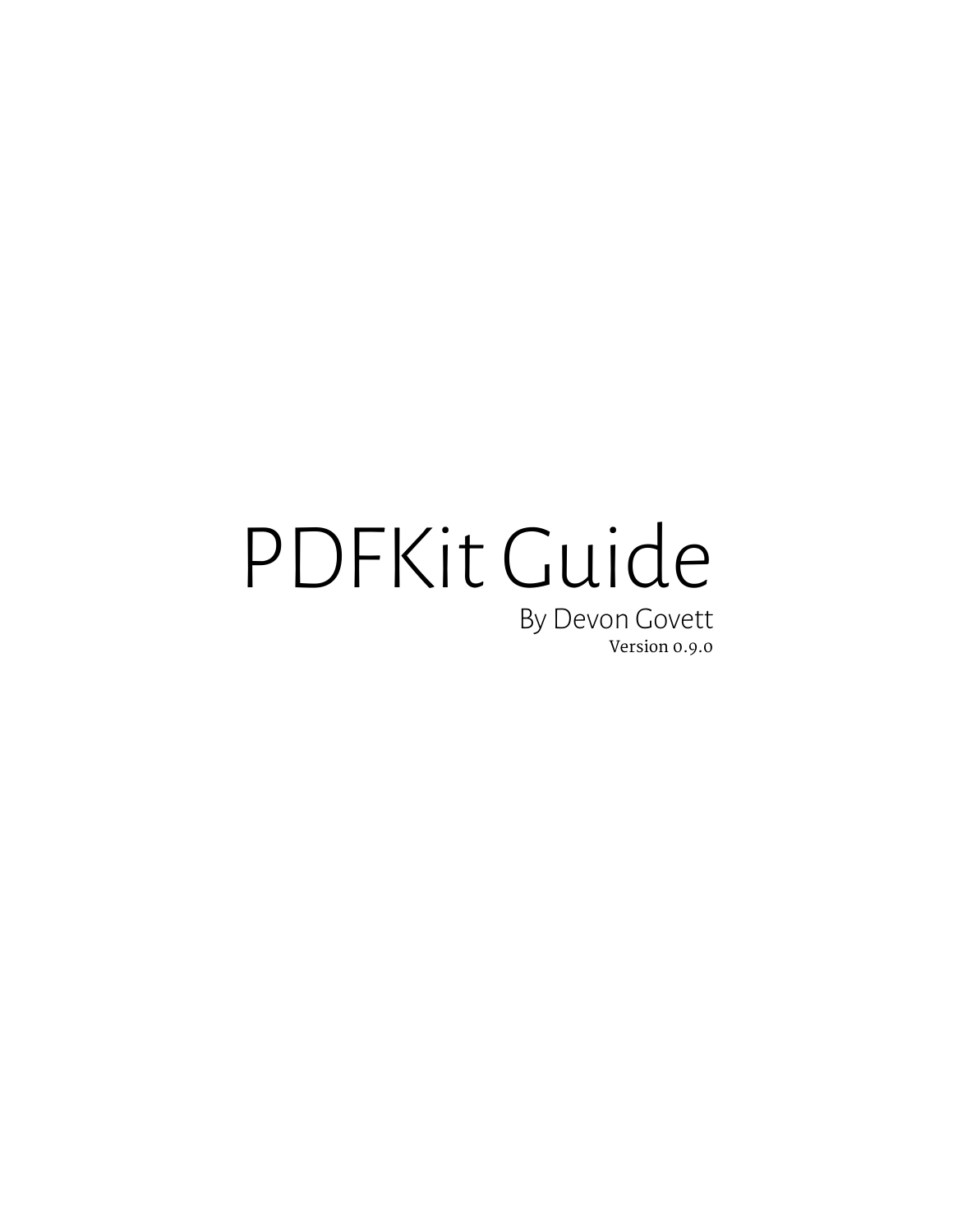## **[Getting Started with PDFKit](false)**

### **[Installation](false)**

[Installation uses the](false) [npm](http://npmjs.org/) [package manager. Just type the following command after](false)  [installing npm.](false)

[npm](false) [install](false) [pdfkit](false)

### **[Creating a document](false)**

[Creating a PDFKit document is quite simple. Just require the](false) **[pdfkit](false)** [module in your](false)  [JavaScript source file and create an instance of the](false) **[PDFDocument](false)** [class.](false)

```
const PDFDocument = require('pdfkit');
const doc = new PDFDocument;
```
**[PDFDocument](false)** [instances are readable Node streams. They don](false)'t get saved anywhere [automatically, but you can call the](false) **[pipe](false)** [method to send the output of the PDF document to](false)  [another writable Node stream as it is being written. When you](false)'re done with your document, [call the](false) **[end](false)** [method to finalize it. Here is an example showing how to pipe to a file or an](false)  [HTTP response.](false)

```
doc.pipe(fs.createWriteStream('/path/to/file.pdf')); // write to PDF
doc.pipe(res); // HTTP response
// add stuff to PDF here using methods described below...
// finalize the PDF and end the stream
doc.end();
```
[The](false) **[write](false)** [and](false) **[output](false)** [methods found in PDFKit before version 0.5 are now deprecated.](false)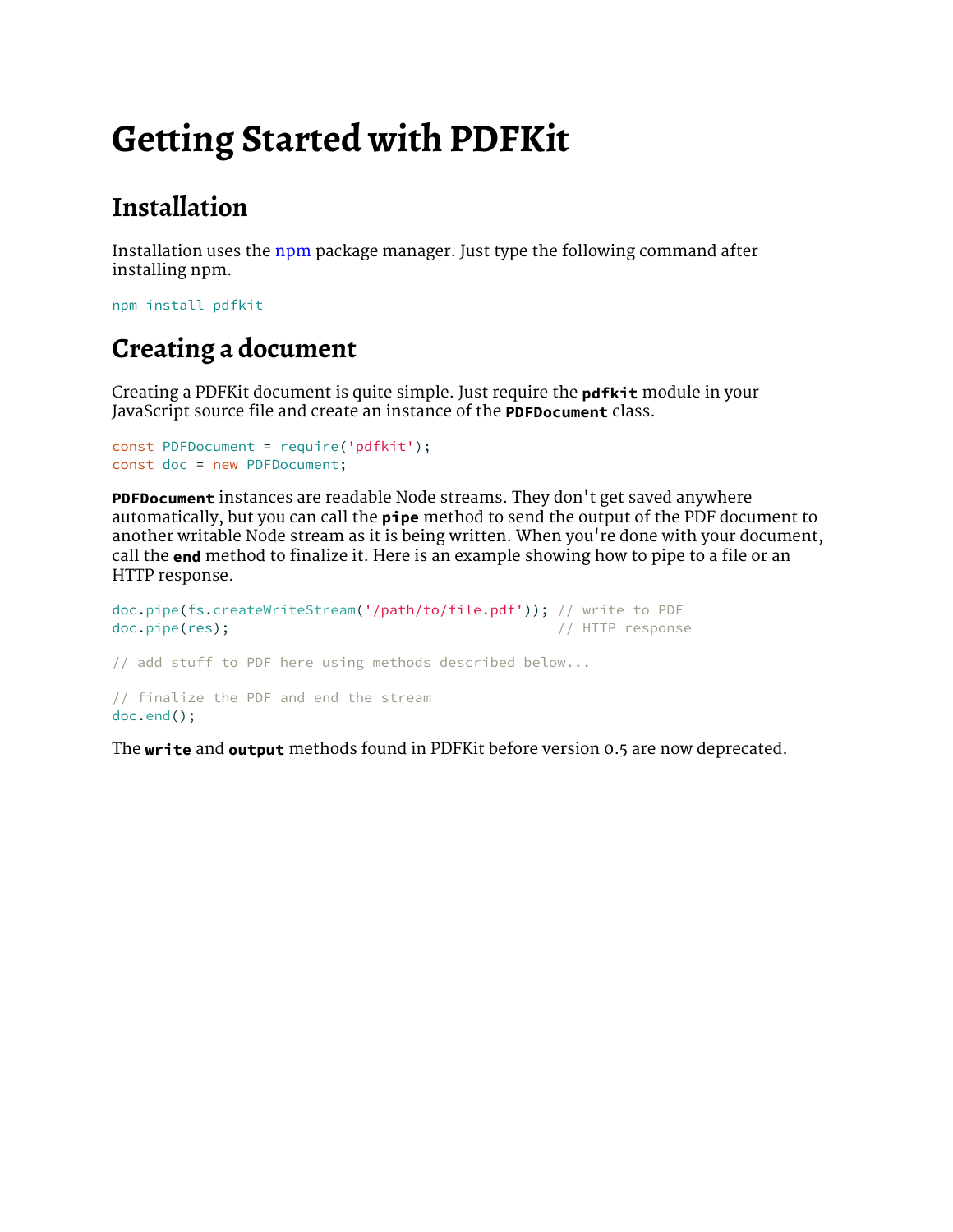#### **[Using PDFKit in the browser](false)**

[As of version 0.6, PDFKit can be used in the browser as well as in Node! There are two ways to](false)  [use PDFKit in the browser. The first is to use](false) **[Browserify](http://browserify.org/)**, which is a Node module packager [for the browser with the familiar](false) **[require](false)** [syntax. The second is to use a prebuilt version of](false)  [PDFKit, which you can](false) [download from Github](https://github.com/devongovett/pdfkit/releases)[.](false)

[Using PDFKit in the browser is exactly the same as using it in Node, except you](false)'ll want to [pipe the output to a destination supported in the browser, such as a](false) [Blob](https://developer.mozilla.org/en-US/docs/Web/API/Blob)[. Blobs can be used](false)  [to generate a URL to allow display of generated PDFs directly in the browser via an](false) **[iframe](false)**[, or](false)  [they can be used to upload the PDF to a server, or trigger a download in the user](false)'s browser.

[To get a Blob from a](false) **[PDFDocument](false)**[, you should pipe it to a](false) [blob-stream](https://github.com/devongovett/blob-stream)[, which is a module](false)  [that generates a Blob from any Node-style stream. The following example uses Browserify](false)  [to load](false) **[PDFKit](false)** [and](false) **[blob-stream](false)**, but if you['re not using Browserify, you can load them in](false)  whatever way you['d like \(e.g. script tags\).](false)

```
// require dependencies
const PDFDocument = require('pdfkit');
const blobStream = require('blob-stream');
// create a document the same way as above
const doc = new PDFDocument;
// pipe the document to a blob
const stream = doc.pipe(blobStream());
// add your content to the document here, as usual
// get a blob when you're done
doc.end();
stream.on('finish', function() {
  // get a blob you can do whatever you like with
  const blob = stream.toBlob('application/pdf');
  // or get a blob URL for display in the browser
  const url = stream.toBlobURL('application/pdf');
  iframe.src = url;
});
```
[You can see an interactive in-browser demo of PDFKit](false) [here](http://pdfkit.org/demo/browser.html)[.](false)

[Note that in order to Browserify a project using PDFKit, you need to install the](false) **[brfs](false)** [module](false)  [with npm, which is used to load built-in font data into the package. It is listed as a](false)  **[devDependency](false)** [in PDFKit](false)'s **[package.json](false)**, so it isn['t installed by default for Node users. If](false)  [you forget to install it, Browserify will print an error message.](false)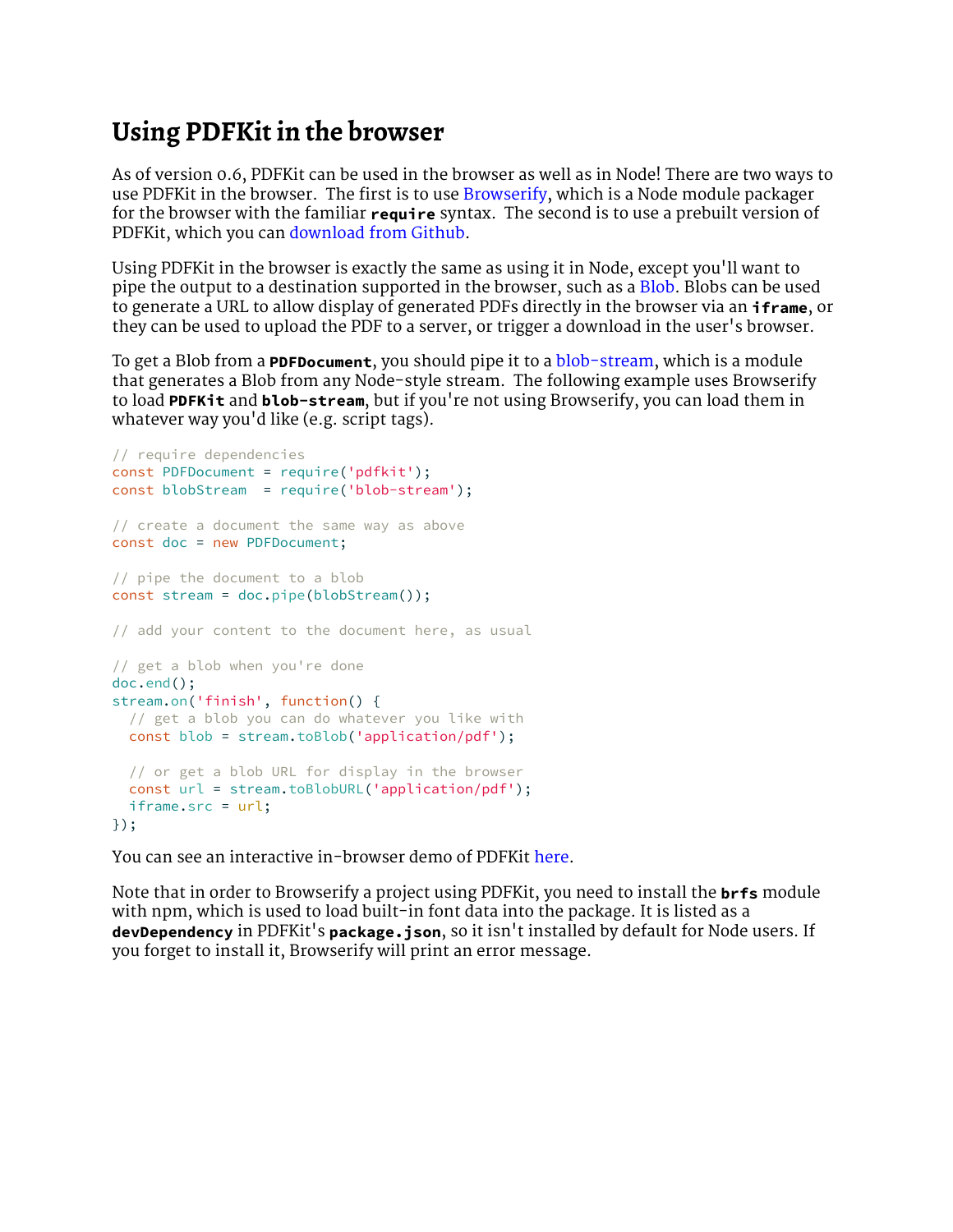### **[Adding pages](false)**

[The first page of a PDFKit document is added for you automatically when you create the](false)  [document unless you provide](false) **[autoFirstPage: false](false)**[. Subsequent pages must be added by](false)  [you. Luckily, it is quite simple!](false)

[doc.addPage\(\)](false)

[To add some content every time a page is created, either by calling](false) **[addPage\(\)](false)** [or](false)  [automatically, you can use the](false) **[pageAdded](false)** [event.](false)

```
doc.on('pageAdded', () => doc.text("Page Title"));
```
[You can also set some options for the page, such as its size and orientation.](false)

[The](false) **[layout](false)** [property can be either](false) **[portrait](false)** [\(the default\) or](false) **[landscape](false)**[. The](false) **[size](false)** [property](false)  [can be either an array specifying](false) **[\[width, height\]](false)** [in PDF points \(72 per inch\), or a string](false)  [specifying a predefined size. A list of the predefined paper sizes can be seen](false) [here](https://github.com/devongovett/pdfkit/blob/b13423bf0a391ed1c33a2e277bc06c00cabd6bf9/lib/page.coffee#L72-L122)[. The default](false)  [is](false) **[letter](false)**[.](false)

[Passing a page options object to the](false) **[PDFDocument](false)** [constructor will set the default paper size](false)  [and layout for every page in the document, which is then overridden by individual options](false)  [passed to the](false) **[addPage](false)** [method.](false)

[You can set the page margins in two ways. The first is by setting the](false) **[margin](false)** [property](false)  [\(singular\) to a number, which applies that margin to all edges. The other way is to set the](false)  **[margins](false)** [property \(plural\) to an object with](false) **[top](false)**[,](false) **[bottom](false)**[,](false) **[left](false)**[, and](false) **[right](false)** [values. The default](false)  [is a 1 inch \(72 point\) margin on all sides.](false)

[For example:](false)

```
// Add a 50 point margin on all sides
doc.addPage({
  margin: 50});
// Add different margins on each side
doc.addPage({
  margins: {
   top: 50,
   bottom: 50,
    left: 72,
    right: 72
   }
});
```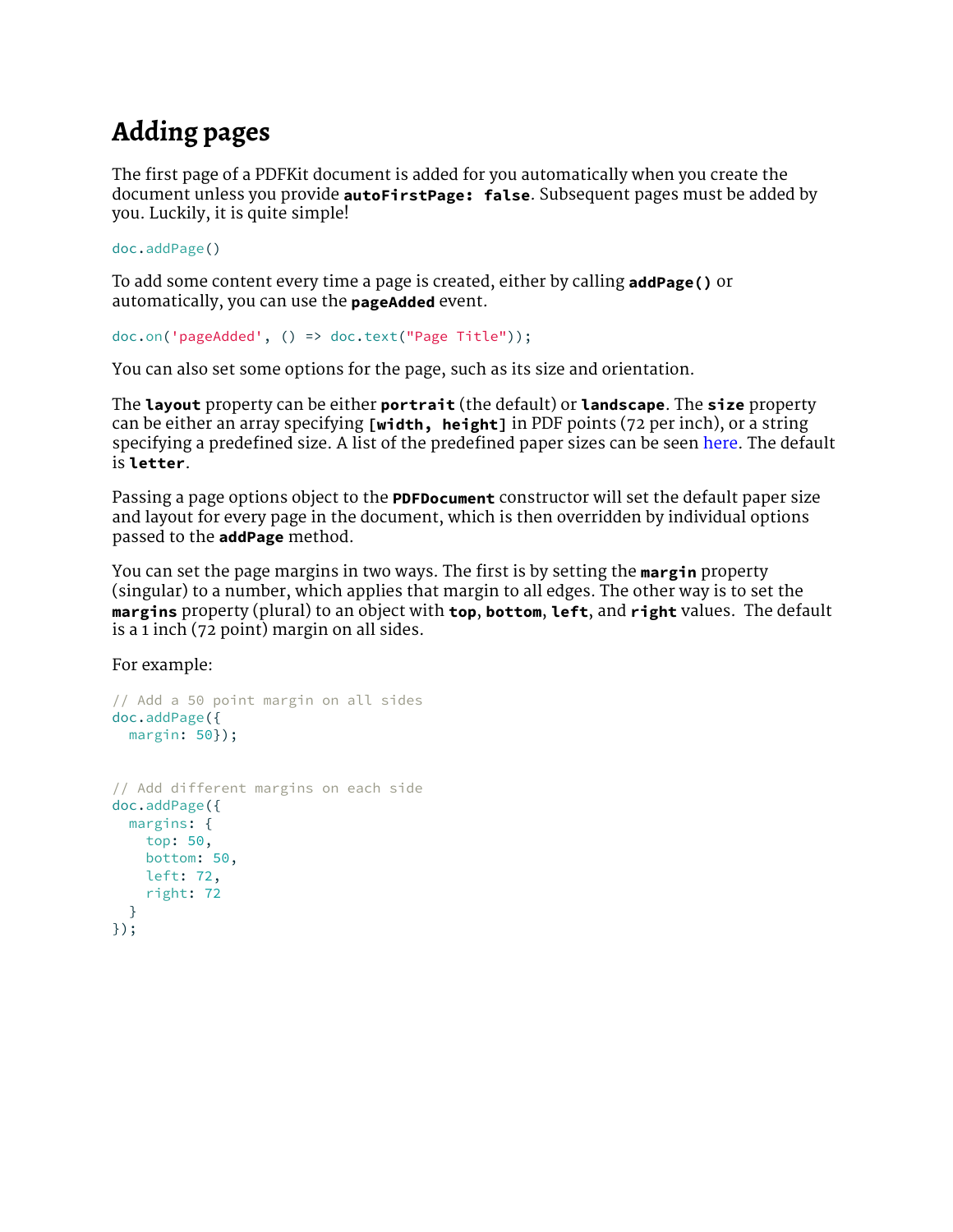### **[Switching to previous pages](false)**

[PDFKit normally flushes pages to the output file immediately when a new page is created,](false)  [making it impossible to jump back and add content to previous pages. This is normally not](false)  [an issue, but in some circumstances it can be useful to add content to pages after the whole](false)  [document, or a part of the document, has been created already. Examples include adding](false)  [page numbers, or filling in other parts of information you don](false)'t have until the rest of the [document has been created.](false)

[PDFKit has a](false) **[bufferPages](false)** [option in versions v0.7.0 and later that allows you to control when](false)  [pages are flushed to the output file yourself rather than letting PDFKit handle that for you.](false)  [To use it, just pass](false) **[bufferPages: true](false)** [as an option to the](false) **[PDFDocument](false)** [constructor. Then,](false)  [you can call](false) **[doc.switchToPage\(pageNumber\)](false)** [to switch to a previous page \(page numbers](false)  [start at 0\).](false)

When you['re ready to flush the buffered pages to the output file, call](false) **[flushPages](false)**[. This](false)  [method is automatically called by](false) **[doc.end\(\)](false)**[, so if you just want to buffer all pages in the](false)  [document, you never need to call it. Finally, there is a](false) **[bufferedPageRange](false)** [method, which](false)  [returns the range of pages that are currently buffered. Here is a small example that shows](false)  [how you might add page numbers to a document.](false)

```
// create a document, and enable bufferPages mode
let i;
let end;
const doc = new PDFDocument({
 bufferPages: true});
// add some content...
doc.addPage();
// ...
doc.addPage();
// see the range of buffered pages
constrange=doc.bufferedPageRange(); // => { start: 0, count: 2 }
for(i=range.start,endrange.start+range.count,<=end;i<i+
+;) {
  doc.switchToPage(i);
  doc.text(`Page ${i + 1} of ${range.count}`);
}
// manually flush pages that have been buffered
doc.flushPages();
// or, if you are at the end of the document anyway,
// doc.end() will call it for you automatically.
doc.end();
```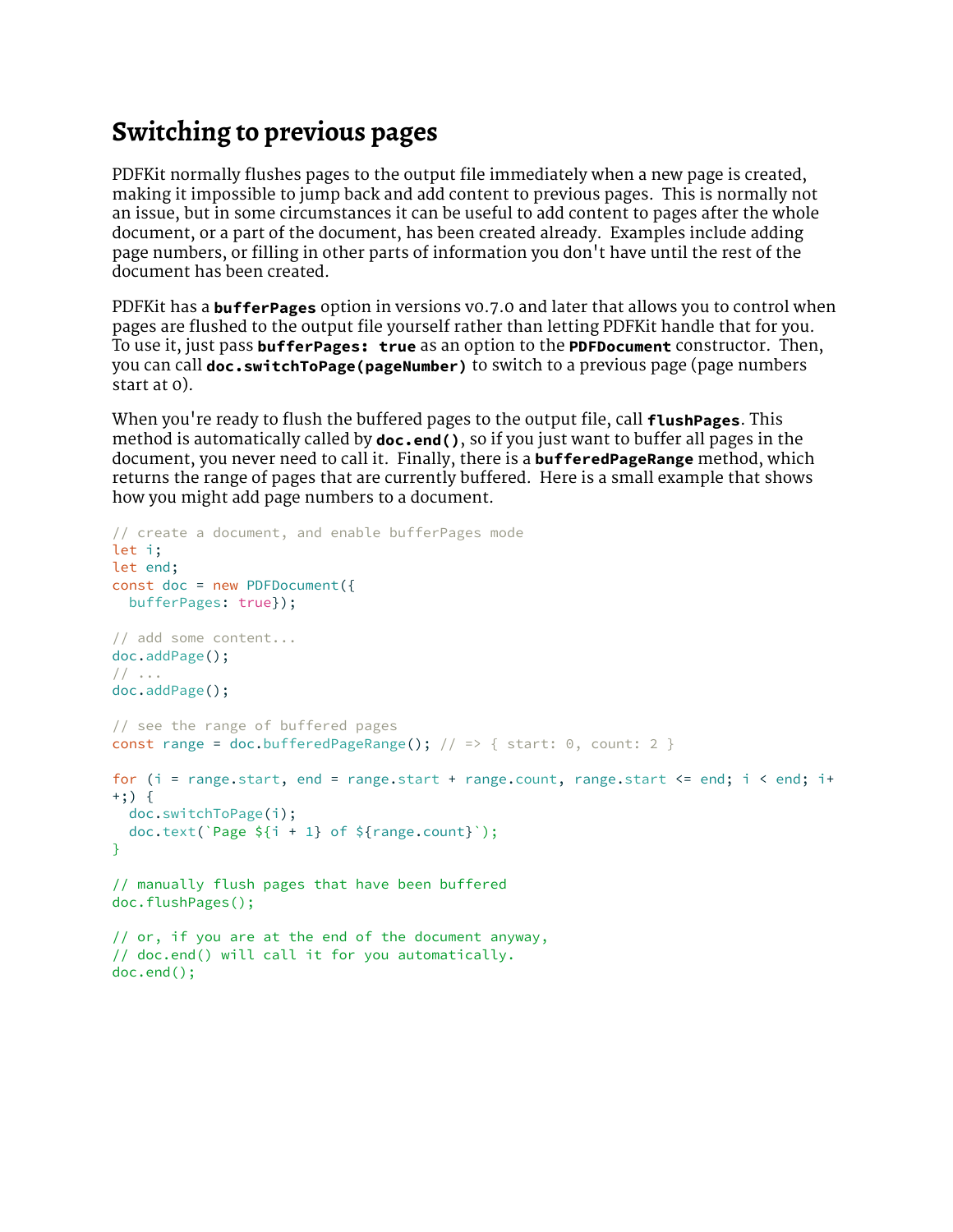### **[Setting document metadata](false)**

[PDF documents can have various metadata associated with them, such as the title, or author](false)  [of the document. You can add that information by adding it to the](false) **[doc.info](false)** [object, or by](false)  [passing an info object into the document at creation time.](false)

[Here is a list of all of the properties you can add to the document metadata. According to the](false)  [PDF spec, each property must have its first letter capitalized.](false)

**[Title](false)** [- the title of the document](false) **[Author](false)** [- the name of the author](false) **[Subject](false)** [- the subject of the document](false) **[Keywords](false)** [- keywords associated with the document](false)

**[CreationDate](false)** [- the date the document was created \(added automatically by PDFKit\)](false)

**[ModDate](false)** [- the date the document was last modified](false)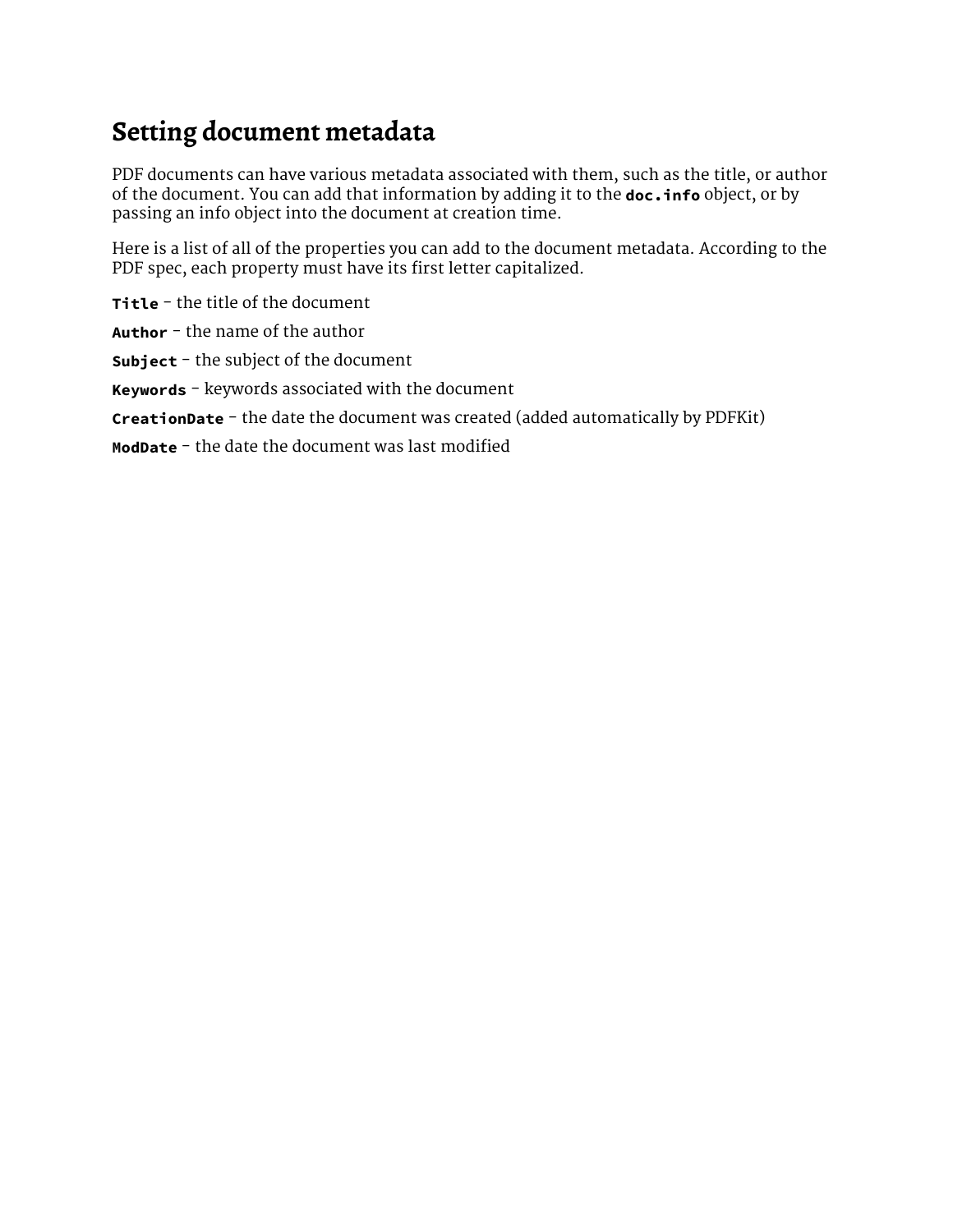### **[Encryption and Access Privileges](false)**

[PDF specification allow you to encrypt the PDF file and require a password when opening the](false)  [file, and/or set permissions of what users can do with the PDF file. PDFKit implements](false)  [standard security handler in PDF version 1.3 \(40-bit RC4\), version 1.4 \(128-bit RC4\), PDF](false)  [version 1.7 \(128-bit AES\), and PDF version 1.7 ExtensionLevel 3 \(256-bit AES\).](false)

[To enable encryption, provide a user password when creating the](false) **[PDFDocument](false)** [in](false) **[options](false)**  [object. The PDF file will be encrypted when a user password is provided, and users will be](false)  [prompted to enter the password to decrypt the file when opening it.](false)

**[userPassword](false)** [- the user password \(string value\)](false)

[To set access privileges for the PDF file, you need to provide an owner password and](false)  [permission settings in the](false) **[option](false)** [object when creating](false) **[PDFDocument](false)**[. By default, all](false)  [operations are disallowed. You need to explicitly allow certain operations.](false)

**[ownerPassword](false)** [- the owner password \(string value\)](false)

**[permissions](false)** [- the object specifying PDF file permissions](false)

[Following settings are allowed in](false) **[permissions](false)** [object:](false)

**[printing](false)** [- whether printing is allowed. Specify](false) **["lowResolution"](false)** [to allow degraded](false)  [printing, or](false) **["highResolution"](false)** [to allow printing with high resolution](false)

**[modifying](false)** [- whether modifying the file is allowed. Specify](false) **[true](false)** [to allow modifying](false)  [document content](false)

**[copying](false)** [- whether copying text or graphics is allowed. Specify](false) **[true](false)** [to allow copying](false)

**[annotating](false)** [- whether annotating, form filling is allowed. Specify](false) **[true](false)** [to allow annotating](false)  [and form filling](false)

**[fillingForms](false)** [- whether form filling and signing is allowed. Specify](false) **[true](false)** [to allow filling in](false)  [form fields and signing](false)

**[contentAccessibility](false)** [- whether copying text for accessibility is allowed. Specify](false) **[true](false)** [to](false)  [allow copying for accessibility](false)

**[documentAssembly](false)** [- whether assembling document is allowed. Specify](false) **[true](false)** [to allow](false)  [document assembly](false)

[You can specify either user password, owner password or both passwords. Behavior differs](false)  [according to passwords you provides:](false)

[When only user password is provided, users with user password are able to decrypt the file](false)  [and have full access to the document.](false)

[When only owner password is provided, users are able to decrypt and open the document](false)  [without providing any password, but the access is limited to those operations explicitly](false)  [permitted. Users with owner password have full access to the document.](false)

[When both passwords are provided, users with user password are able to decrypt the file but](false)  [only have limited access to the file according to permission settings. Users with owner](false)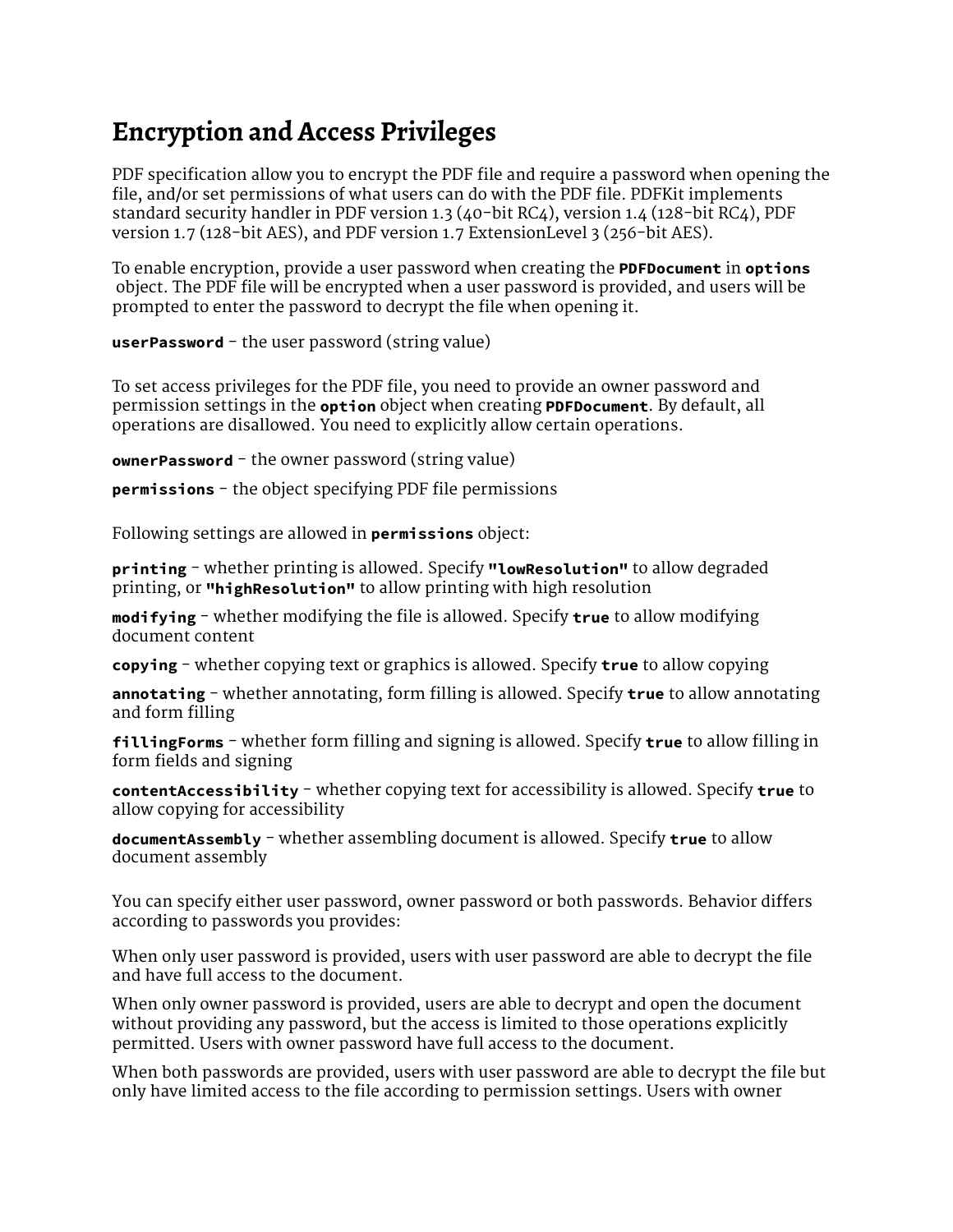[password have full access to the document.](false)

[Note that PDF file itself cannot enforce access privileges. When file is decrypted, PDF viewer](false)  [applications have full access to the file content, and it is up to viewer applications to respect](false)  [permission settings.](false)

[To choose encryption method, you need to specify PDF version. PDFKit will choose best](false)  [encryption method available in the PDF version you specified.](false)

**[pdfVersion](false)** [- a string value specifying PDF file version](false)

[Available options includes:](false)

**[1.3](false)** [- PDF version 1.3 \(default\), 40-bit RC4 is used](false)

**[1.4](false)** [- PDF version 1.4, 128-bit RC4 is used](false)

**[1.5](false)** [- PDF version 1.5, 128-bit RC4 is used](false)

**[1.6](false)** [- PDF version 1.6, 128-bit AES is used](false)

**[1.7](false)** [- PDF version 1.7, 128-bit AES is used](false)

**[1.7ext3](false)** [- PDF version 1.7 ExtensionLevel 3, 256-bit AES is used](false)

[When using PDF version 1.7 ExtensionLevel 3, password is truncated to 127 bytes of its UTF-8](false)  [representation. In older versions, password is truncated to 32 bytes, and only Latin-1](false)  [characters are allowed.](false)

#### **[Adding content](false)**

Once you['ve created a](false) **[PDFDocument](false)** [instance, you can add content to the document. Check](false)  [out the other sections described in this document to learn about each type of content you can](false)  [add.](false)

That['s the basics! Now let's move on to PDFKit's powerful vector graphics abilities.](false)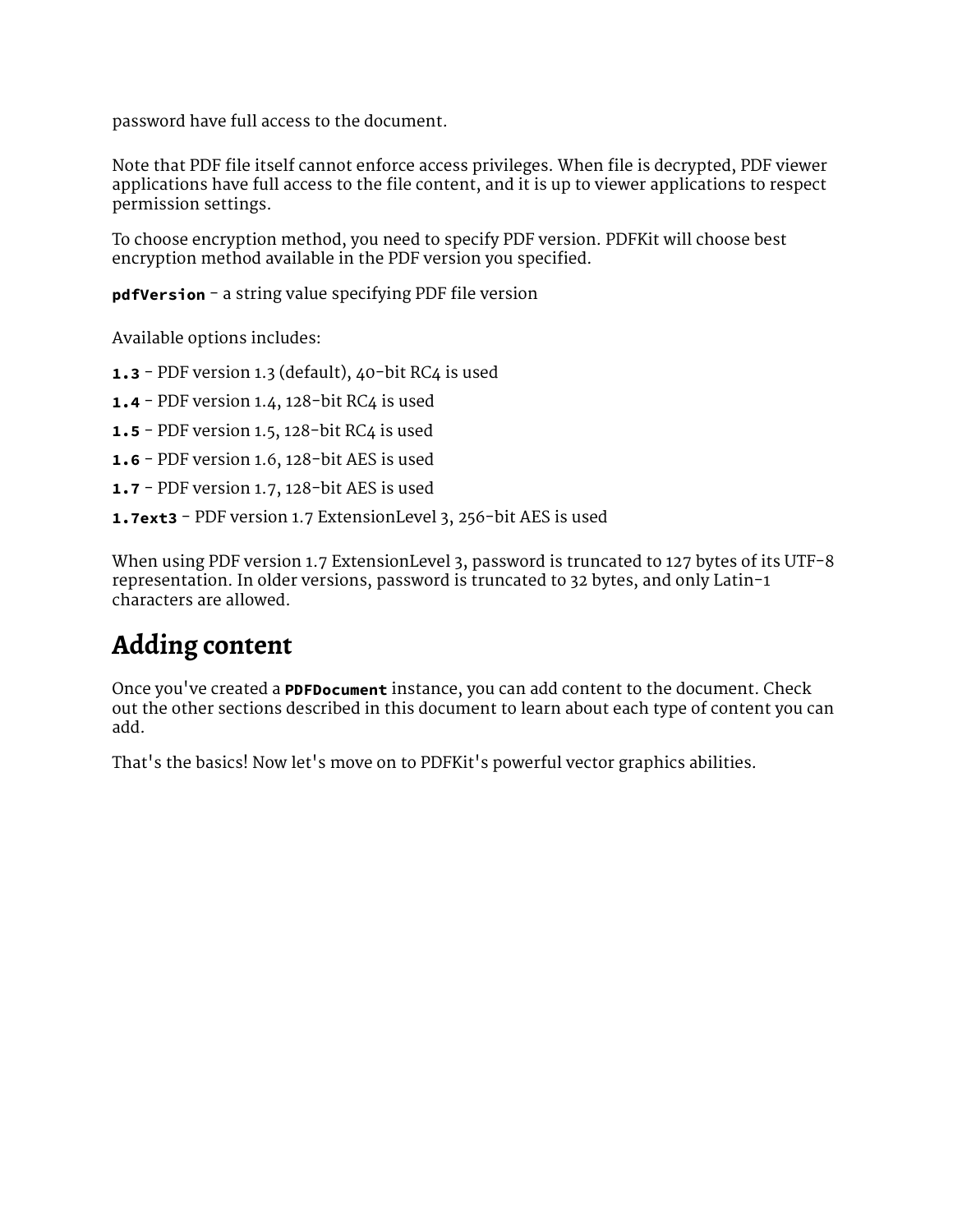### **[Vector Graphics in PDFKit](false)**

### **[An introduction to vector graphics](false)**

[Unlike images which are defined by pixels, vector graphics are defined through a series of](false)  [drawing commands. This makes vector graphics scalable to any size without a reduction in](false)  [quality \(pixelization\). The PDF format was designed with vector graphics in mind, so creating](false)  [vector drawings is very easy. The PDFKit vector graphics APIs are very similar to that of the](false)  [HTML5 canvas element, so if you are familiar at all with that API, you will find PDFKit easy to](false)  [pick up.](false)

### **[Creating basic shapes](false)**

[Shapes are defined by a series of lines and curves.](false) **[lineTo](false)**[,](false) **[bezierCurveTo](false)** [and](false)  **[quadraticCurveTo](false)** [all draw from the current point \(which you can set with](false) **[moveTo](false)**[\) to the](false)  [specified point \(always the last two arguments\). Bezier curves use two control points and](false)  [quadratic curves use just one. Here is an example that illustrates defining a path.](false)

```
doc.moveTo(0, 20) // set the current point
  .lineTo(100, 160)<br>.quadraticCurveTo(130, 200, 150, 120) // draw a quadratic curve
  .quadraticCurveTo(200,150, 120)
   .bezierCurveTo(190, -40, 200, 200, 300, 150) // draw a bezier curve
   .lineTo(400, 90) // draw another line
  .stroke(); \sqrt{2} // stroke the path
```
[The output of this example looks like this:](false)



[One thing to notice about this example is the use of method chaining. All methods in PDFKit](false)  [are chainable, meaning that you can call one method right after the other without](false)  [referencing the](false) **[doc](false)** [variable again. Of course, this is an option, so if you don](false)'t like how the [code looks when chained, you don](false)'t have to write it that way.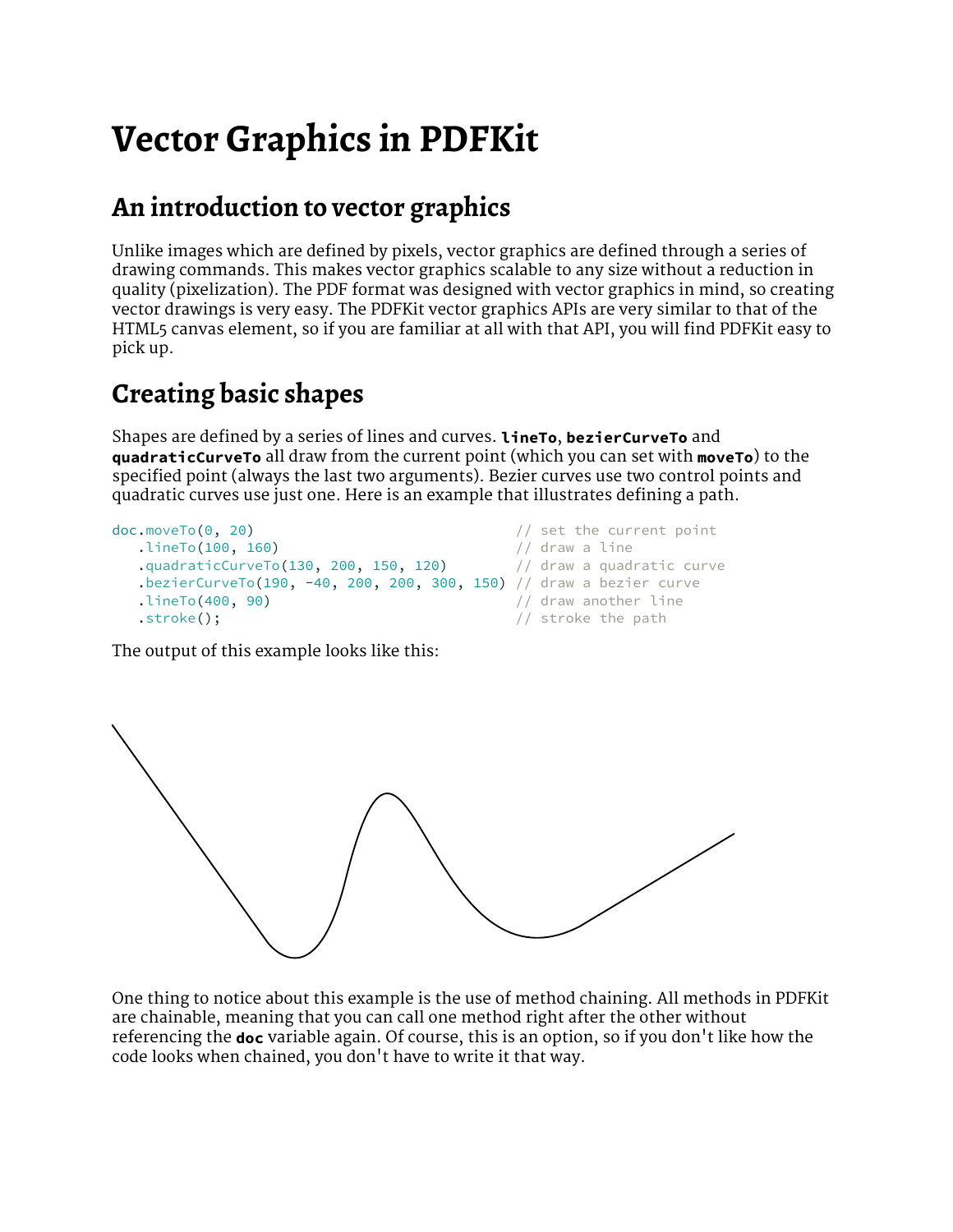### **[SVG paths](false)**

[PDFKit includes an SVG path parser, so you can include paths written in the SVG path syntax](false)  [in your PDF documents. This makes it simple to include vector graphics elements produced](false)  [in many popular editors such as Inkscape or Adobe Illustrator. The previous example could](false)  [also be written using the SVG path syntax like this.](false)

```
doc.path('M 0,20 L 100,160 Q 130,200 150,120 C 190,-40 200,200 300,150 L 400,90')
    .stroke()
```
[The PDFKit SVG parser supports all of the command types supported by SVG, so any valid](false)  [SVG path you throw at it should work as expected.](false)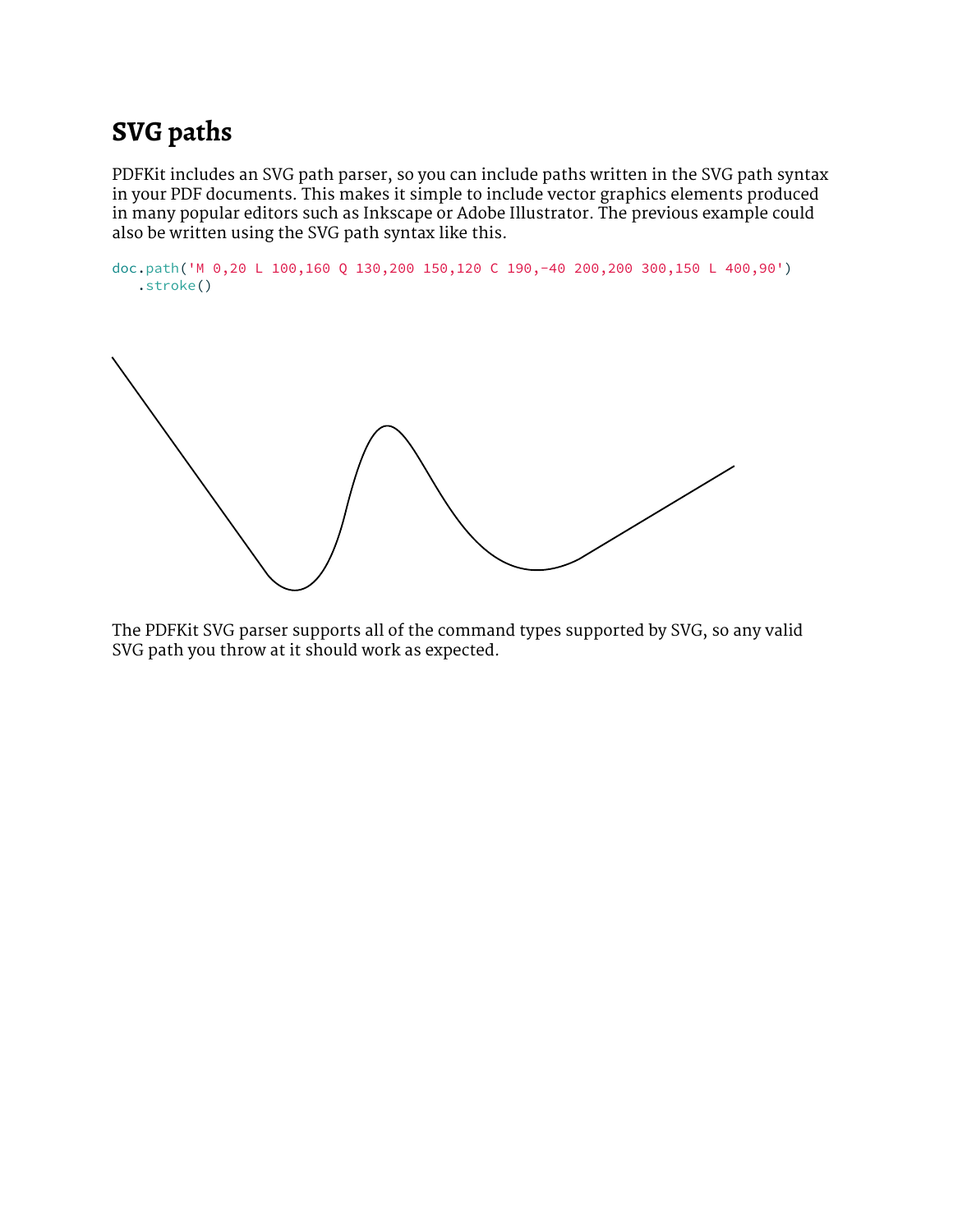### **[Shape helpers](false)**

[PDFKit also includes some helpers that make defining common shapes much easier. Here is](false)  [a list of the helpers.](false)

```
rect(x, y, width, height)
roundedRect(x, y, width, height, cornerRadius)
ellipse(centerX, centerY, radiusX, radiusY = radiusX)
circle(centerX, centerY, radius)
polygon(points...)
```
[The last one,](false) **[polygon](false)**[, allows you to pass in a list of points \(arrays of x,y pairs\), and it will](false)  [create the shape by moving to the first point, and then drawing lines to each consecutive](false)  point. Here is how you['d draw a triangle with the polygon helper.](false)

```
doc.polygon([100, 0], [50, 100], [150, 100]);
doc.stroke();
```
[The output of this example looks like this:](false)

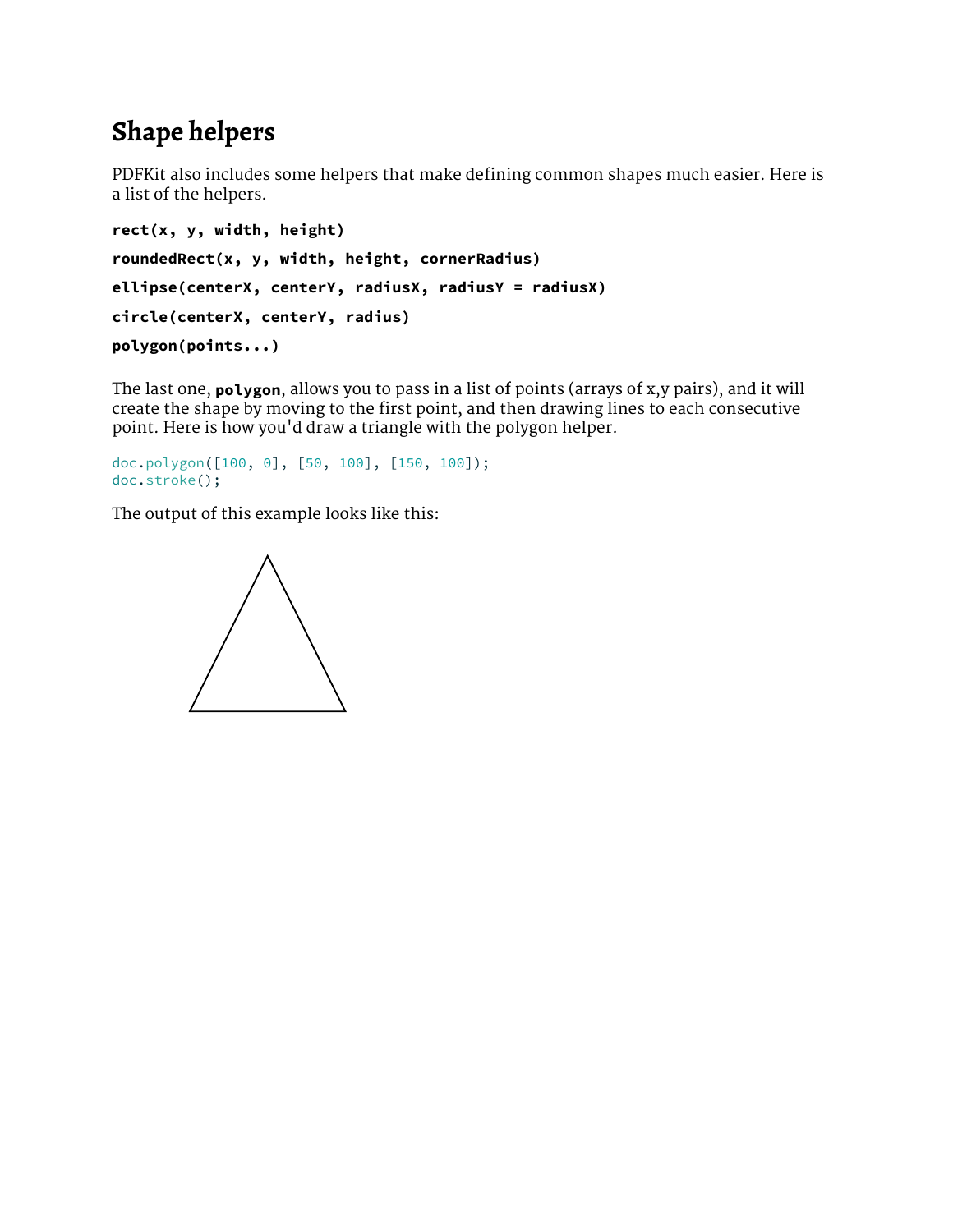### **[Fill and stroke styles](false)**

[So far we have only been stroking our paths, but you can also fill them with the](false) **[fill](false)** [method,](false)  [and both fill and stroke the same path with the](false) **[fillAndStroke](false)** [method. Note that calling](false)  **[fill](false)** [and then](false) **[stroke](false)** [consecutively will not work because of a limitation in the PDF spec.](false)  [Use the](false) **[fillAndStroke](false)** [method if you want to accomplish both operations on the same path.](false)

[In order to make our drawings interesting, we really need to give them some style. PDFKit](false)  [has many methods designed to do just that.](false)

**[lineWidth](false) [lineCap](false) [lineJoin](false) [miterLimit](false) [dash](false) [fillColor](false) [strokeColor](false) [opacity](false) [fillOpacity](false) [strokeOpacity](false)**

[Some of these are pretty self explanatory, but let](false)'s go through a few of them.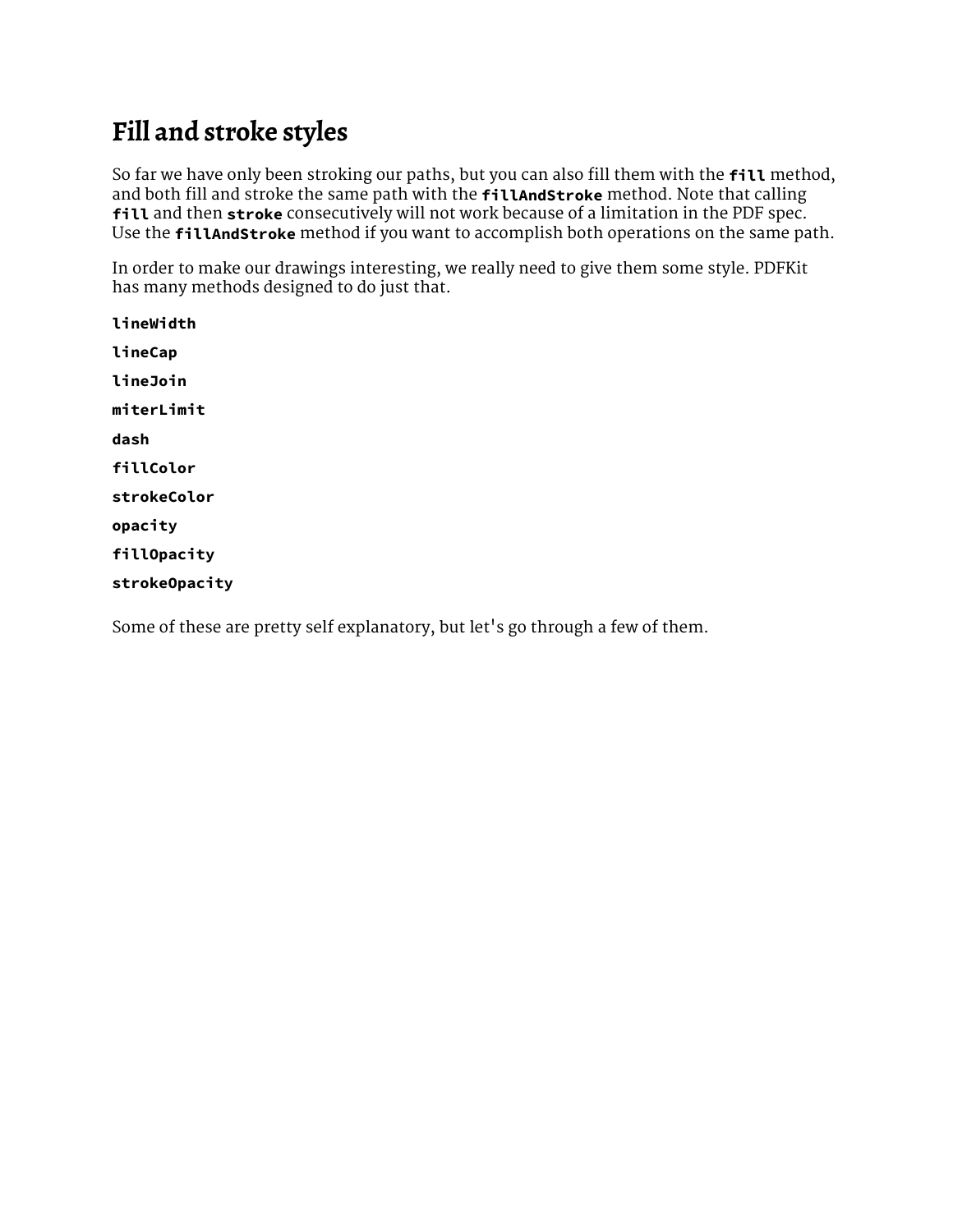### **[Line cap and line join](false)**

[The](false) **[lineCap](false)** [and](false) **[lineJoin](false)** [properties accept constants describing what they should do. This](false)  [is best illustrated by an example.](false)

```
// these examples are easier to see with a large line width
doc.lineWidth(25);
// line cap settings
doc.lineCap('butt')
    .moveTo(50, 20)
    .lineTo(100, 20)
    .stroke();
doc.lineCap('round')
    .moveTo(150, 20)
    .lineTo(200, 20)
    .stroke();
// square line cap shown with a circle instead of a line so you can see it
doc.lineCap('square')
    .moveTo(250, 20)
    .circle(275, 30, 15)
    .stroke();
// line join settings
doc.lineJoin('miter')
    .rect(50, 100, 50, 50)
    .stroke();
doc.lineJoin('round')
    .rect(150, 100, 50, 50)
    .stroke();
doc.lineJoin('bevel')
    .rect(250, 100, 50, 50)
    .stroke();
```
[The output of this example looks like this.](false)

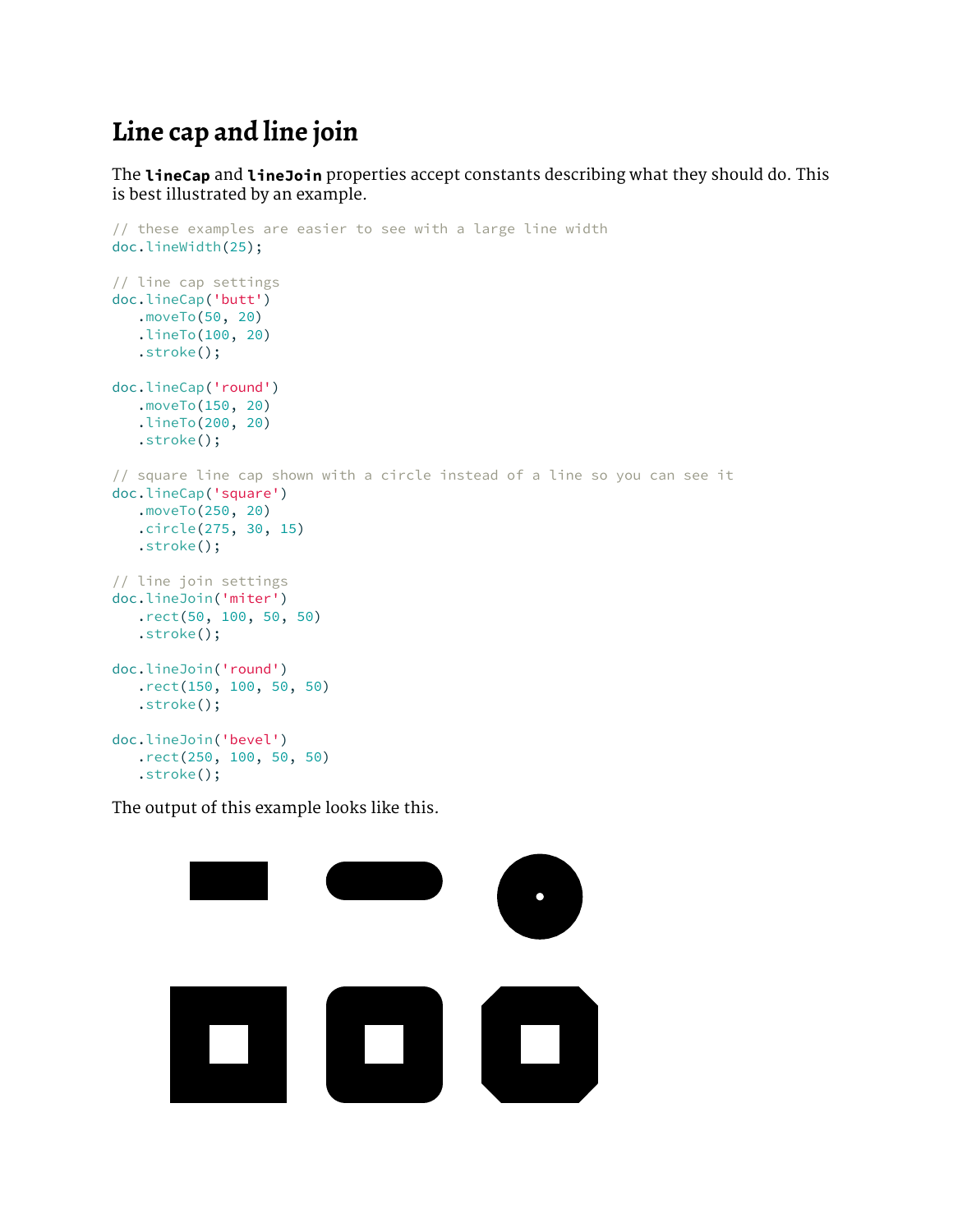### **[Dashed lines](false)**

[The](false) **[dash](false)** [method allows you to create non-continuous dashed lines. It takes a length](false)  [specifying how long each dash should be, as well as an optional hash describing the](false)  [additional properties](false) **[space](false)** [and](false) **[phase](false)**[.](false)

[The](false) **[space](false)** [option defines the length of the space between each dash, and the](false) **[phase](false)** [option](false)  [defines the starting point of the sequence of dashes. By default the](false) **[space](false)** [attribute is equal](false)  [to the](false) **[length](false)** [and the](false) **[phase](false)** [attribute is set to](false) **[0](false)**[. You can use the](false) **[undash](false)** [method to make the](false)  [line solid again.](false)

[The following example draws a circle with a dashed line where the space between the dashes](false)  [is double the length of each dash.](false)

```
doc.circle(100, 50, 50)
    .dash(5, {space: 10})
    .stroke();
```
[The output of this example looks like this:](false)

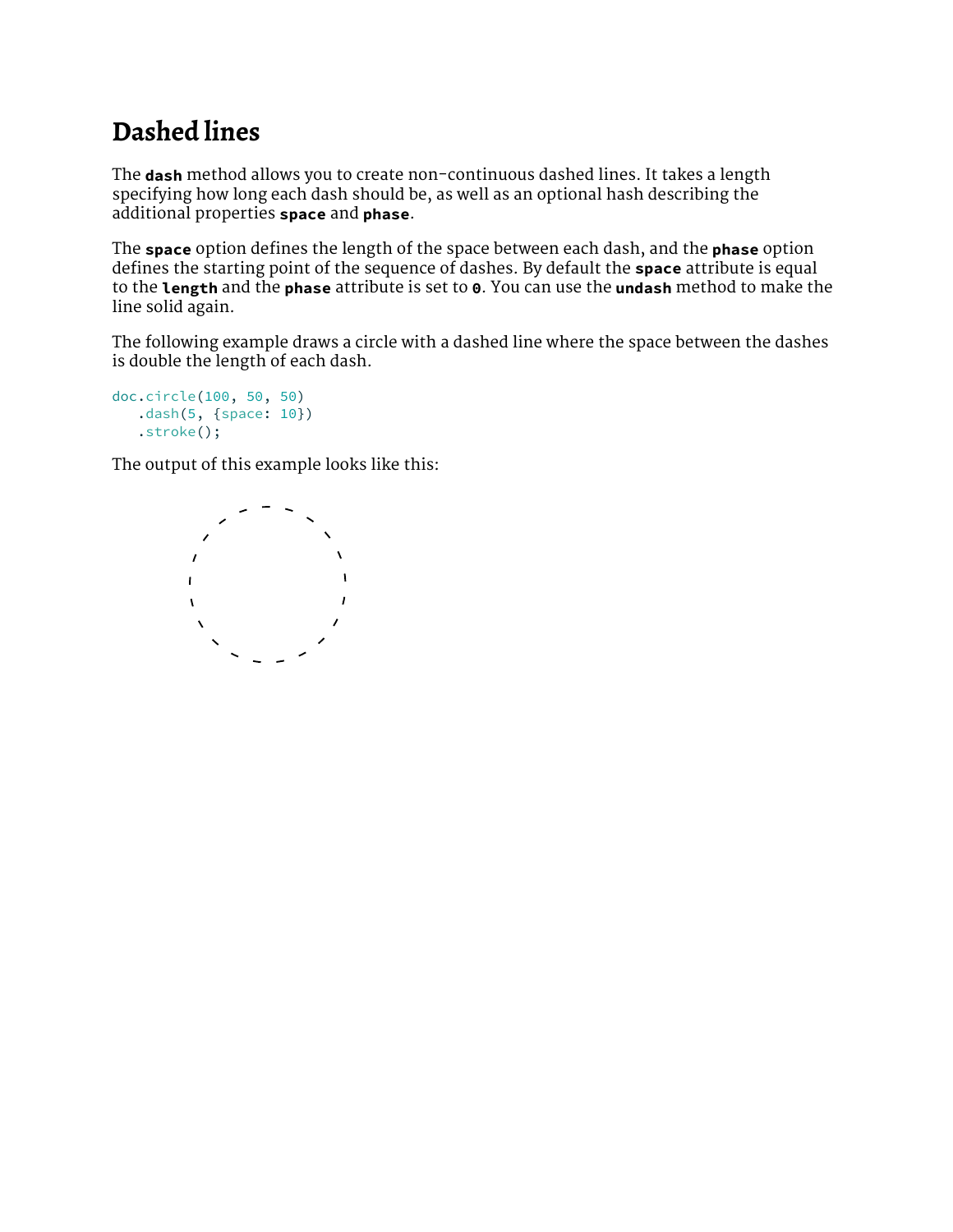### **[Color](false)**

[What is a drawing without color? PDFKit makes it simple to set the fill and stroke color and](false)  [opacity. You can pass an array specifying an RGB or CMYK color, a hex color string, or use any](false)  [of the named CSS colors.](false)

[The](false) **[fillColor](false)** [and](false) **[strokeColor](false)** [methods accept an optional second argument as a shortcut](false)  [for setting the](false) **[fillOpacity](false)** [and](false) **[strokeOpacity](false)**[. Finally, the](false) **[opacity](false)** [method is a](false)  [convenience method that sets both the fill and stroke opacity to the same value.](false)

[The](false) **[fill](false)** [and](false) **[stroke](false)** [methods also accept a color as an argument so that you don](false)'t have to [call](false) **[fillColor](false)** [or](false) **[strokeColor](false)** [beforehand. The](false) **[fillAndStroke](false)** [method accepts both fill](false)  [and stroke colors as arguments.](false)

```
doc.circle(100, 50, 50)
    .lineWidth(3)
    .fillOpacity(0.8)
    .fillAndStroke("red", "#900")
```
[This example produces the following output:](false)

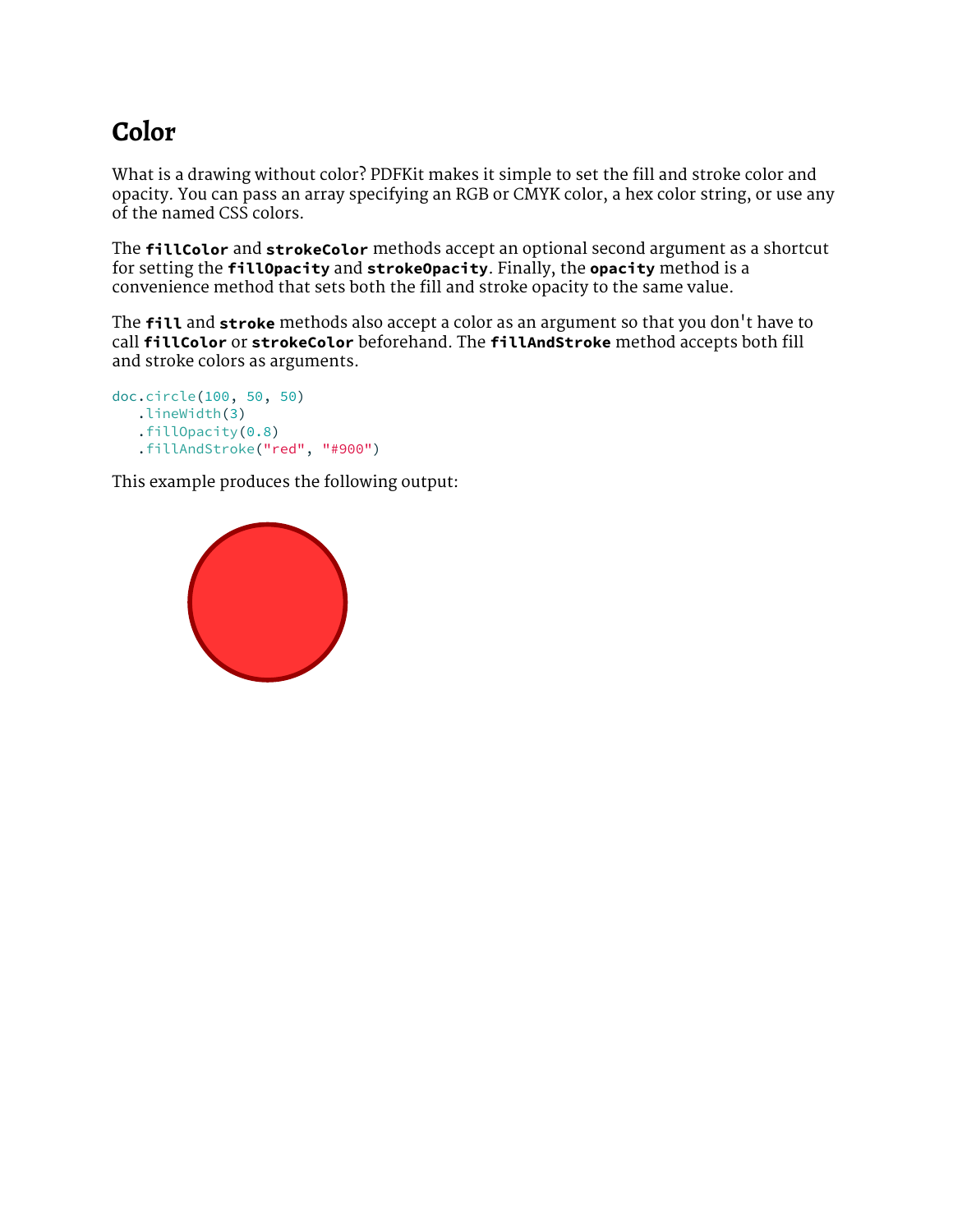### **[Gradients](false)**

[PDFKit also supports gradient fills. Gradients can be used just like color fills, and are applied](false)  [with the same methods \(e.g.](false) **[fillColor](false)**[, or just](false) **[fill](false)**[\). Before you can apply a gradient with](false)  [these methods, however, you must create a gradient object.](false)

[There are two types of gradients: linear and radial. They are created by the](false) **[linearGradient](false)**  [and](false) **[radialGradient](false)** [methods. Their function signatures are listed below:](false)

**[linearGradient\(x1, y1, x2, y2\)](false)** [-](false) **[x1,y1](false)** [is the start point,](false) **[x2,y2](false)** [is the end point](false) **[radialGradient\(x1, y1, r1, x2, y2, r2\)](false)** [-](false) **[r1](false)** [is the inner radius,](false) **[r2](false)** [is the outer radius](false)

[Once you have a gradient object, you need to create color stops at points along that gradient.](false)  [Stops are defined at percentage values \(0 to 1\), and take a color value \(any usable by the](false)  [fillColor method\), and an optional opacity.](false)

[You can see both linear and radial gradients in the following example:](false)

```
// Create a linear gradient
let grad = doc.linearGradient(50, 0, 150, 100);
grad.stop(0, 'green')
   'red');doc.rect(50, 0, 100, 100);
doc.fill(grad);
// Create a radial gradient
grad = doc.radialGradient(300, 50, 0, 300, 50, 50);
grad.stop(0, 'orange', 0)
   'orange',1);doc.circle(300, 50, 50);
doc.fill(grad);
```
[Here is the output from the this example:](false)

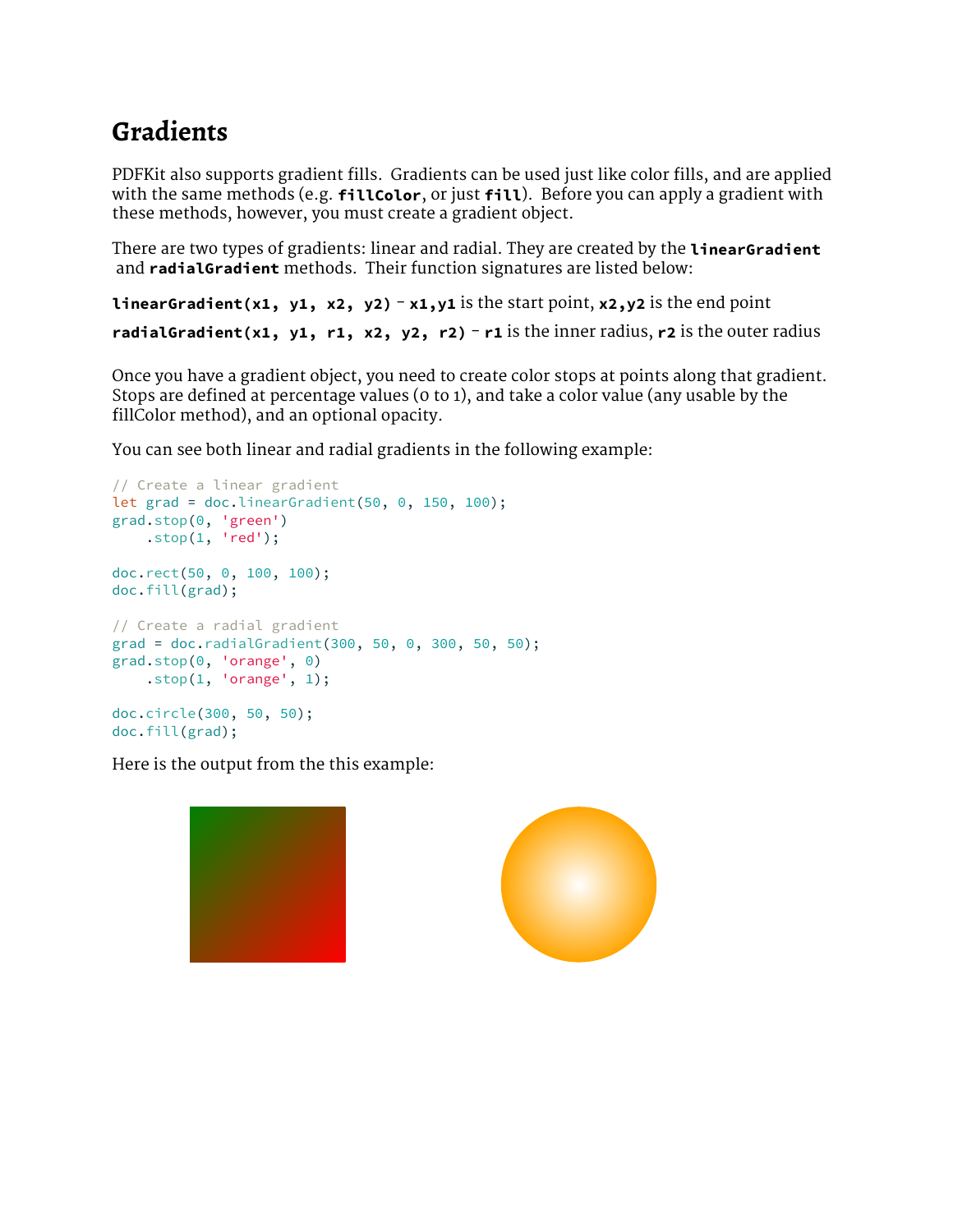### **[Winding rules](false)**

[Winding rules define how a path is filled and are best illustrated by an example. The winding](false)  [rule is an optional attribute to the](false) **[fill](false)** [and](false) **[fillAndStroke](false)** [methods, and there are two](false)  [values to choose from:](false) **[non-zero](false)** [and](false) **[even-odd](false)**[.](false)

```
// Initial setup
doc.fillColor('red')
   .translate(-100, -50)
   .scale(0.8);// Draw the path with the non-zero winding rule
doc.path('M 250,75 L 323,301 131,161 369,161 177,301 z')
    .fill('non-zero');
// Draw the path with the even-odd winding rule
doc.translate(280, 0)
    .path('M 250,75 L 323,301 131,161 369,161 177,301 z')
    .fill('even-odd');
```
You['ll notice that I used the](false) **[scale](false)** [and](false) **[translate](false)** [transformations in this example. We](false)'ll [cover those in a minute. The output of this example, with some added labels, is below.](false)

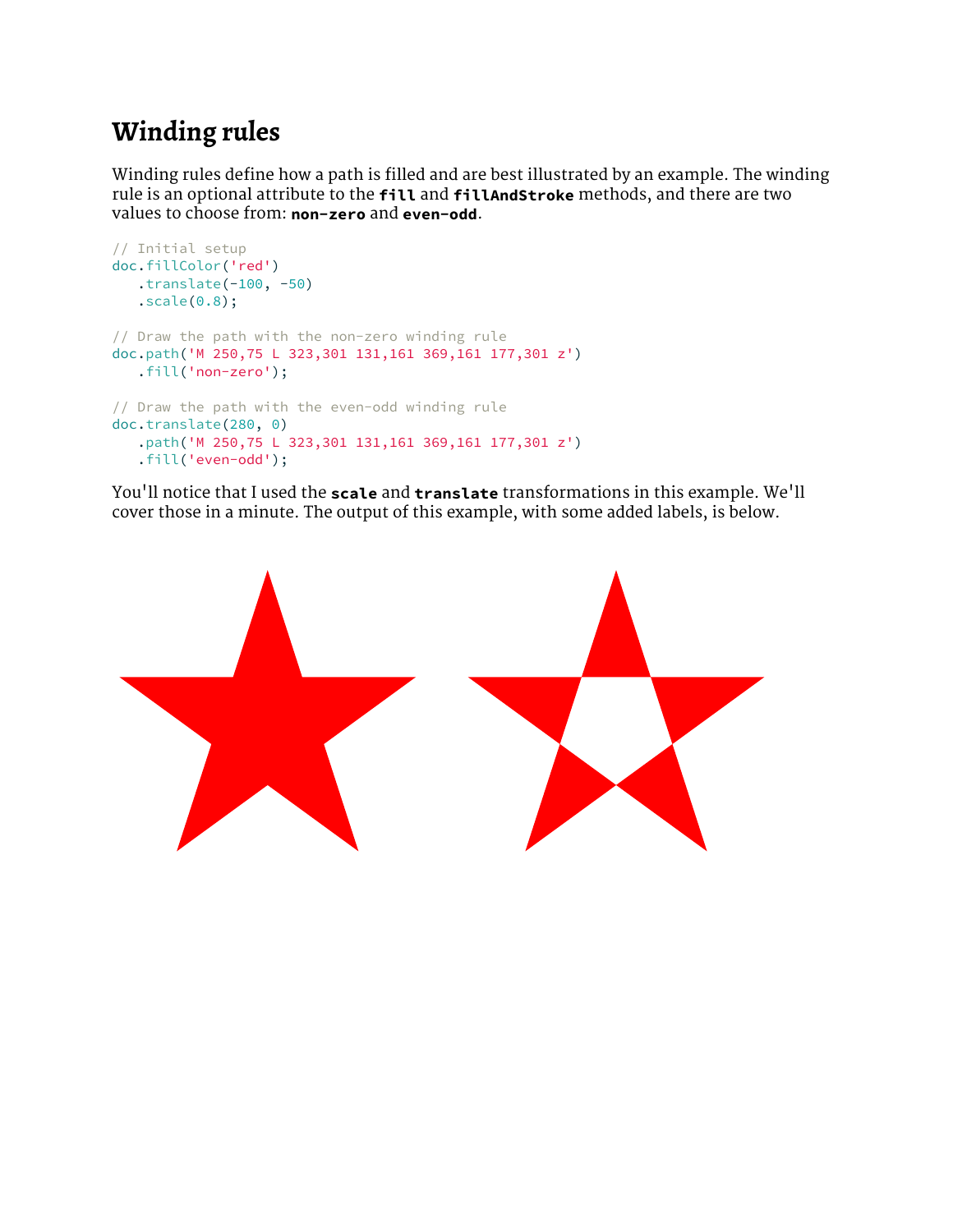### **[Saving and restoring the graphics stack](false)**

[Once you start producing more complex vector drawings, you will want to be able to save and](false)  [restore the state of the graphics context. The graphics state is basically a snapshot of all the](false)  [styles and transformations \(see below\) that have been applied, and many states can be](false)  [created and stored on a stack. Every time the](false) **[save](false)** [method is called, the current graphics](false)  [state is pushed onto the stack, and when you call](false) **[restore](false)**[, the last state on the stack is](false)  [applied to the context again. This way, you can save the state, change some styles, and then](false)  [restore it to how it was before you made those changes.](false)

### **[Transformations](false)**

[Transformations allow you to modify the look of a drawing without modifying the drawing](false)  [itself. There are three types of transformations available, as well as a method for setting the](false)  [transformation matrix yourself. They are](false) **[translate](false)**[,](false) **[rotate](false)** [and](false) **[scale](false)**[.](false)

[The](false) **[translate](false)** [transformation takes two arguments,](false) **[x](false)** [and](false) **[y](false)**[, and effectively moves the](false)  [origin of the page which is \(0, 0\) by default, to the left and right](false) **[x](false)** [and](false) **[y](false)** [units.](false)

[The](false) **[rotate](false)** [transformation takes an angle and optionally, an object with an](false) **[origin](false)** [property.](false)  [It rotates the document](false) **[angle](false)** [degrees around the passed](false) **[origin](false)** [or by default, around the](false)  [origin \(top left corner\) of the page.](false)

[The](false) **[scale](false)** [transformation takes a scale factor and an optional](false) **[origin](false)** [passed in an options](false)  [hash as with the](false) **[rotate](false)** [transformation. It is used to increase or decrease the size of the](false)  [units in the drawing, or change its size. For example, applying a scale of](false) **[0.5](false)** [would make the](false)  [drawing appear at half size, and a scale of](false) **[2](false)** [would make it appear twice as large.](false)

[If you are feeling particularly smart, you can modify the transformation matrix yourself](false)  [using the](false) **[transform](false)** [method.](false)

[We used the](false) **[scale](false)** [and](false) **[translate](false)** [transformations above, so here is an example of using the](false)  **[rotate](false)** transformation. We['ll set the origin of the rotation to the center of the rectangle.](false)

```
doc.rotate(20, {origin: [150, 70]})
    .rect(100, 20, 100, 100)
    .fill('gray');
```
[This example produces the following effect.](false)

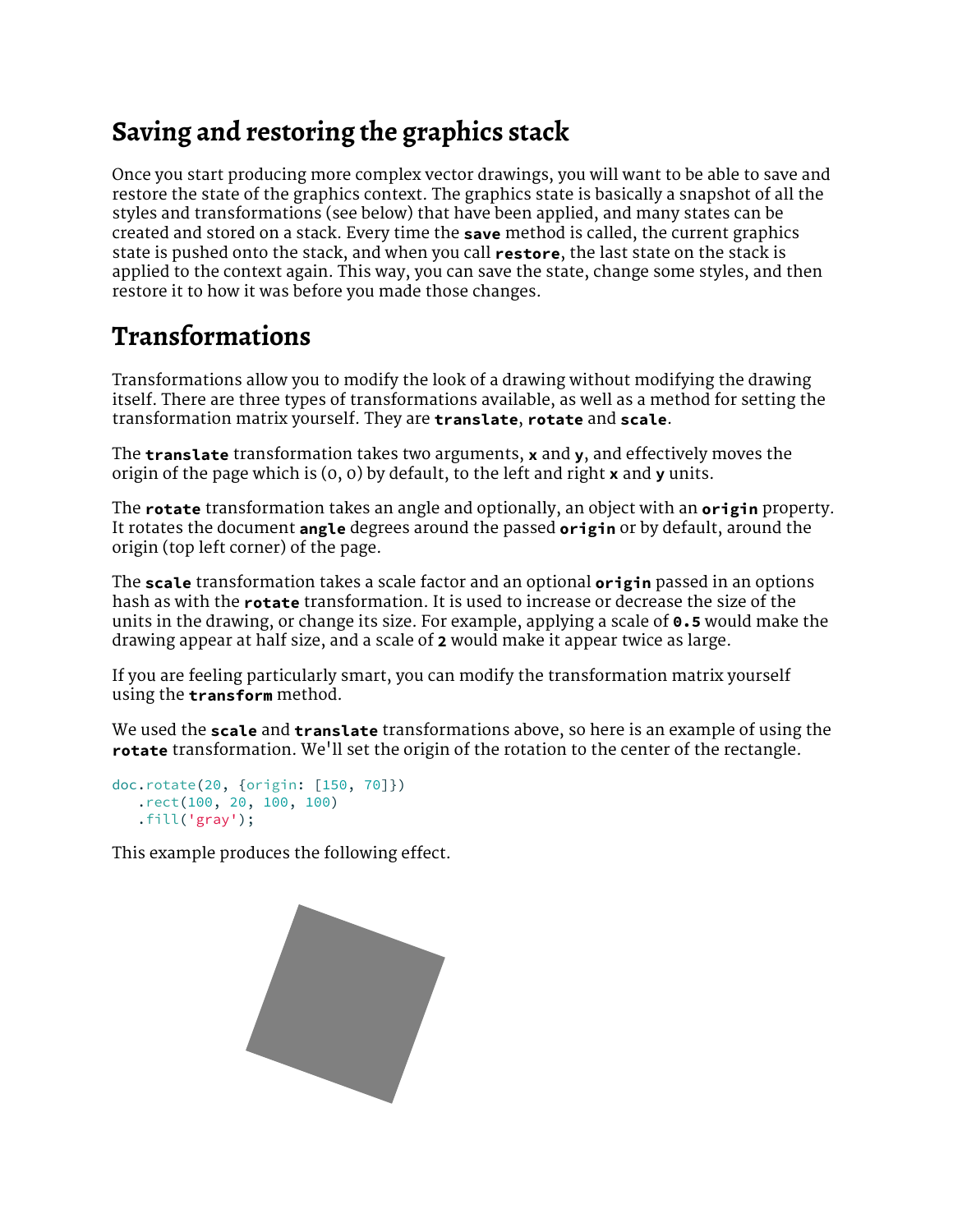### **[Clipping](false)**

[A clipping path is a path defined using the normal path creation methods, but instead of](false)  [being filled or stroked, it becomes a mask that hides unwanted parts of the drawing.](false)  [Everything falling inside the clipping path after it is created is visible, and everything outside](false)  [the path is invisible. Here is an example that clips a checkerboard pattern to the shape of a](false)  [circle.](false)

```
// Create a clipping path
doc.circle(100, 100, 100)
  .clip();
// Draw a checkerboard pattern
for(letrow= 00;row++){
 (let col= 0; < 10; col++){
    const color = (col % 2) - (row % 2) ? '#eee' : '#4183C4';
   doc.rect(row * 20col * 2020,20)
       .fill(color);
  }
}
```
[The result of this example is the following:](false)



[If you want to "unclip", you can use the](false) **[save](false)** [method before the clipping, and then use](false)  **[restore](false)** [to retrieve access to the whole page.](false)

That['s it for vector graphics in PDFKit. Now let's move on to learning about PDFKit's text](false)  [support!](false)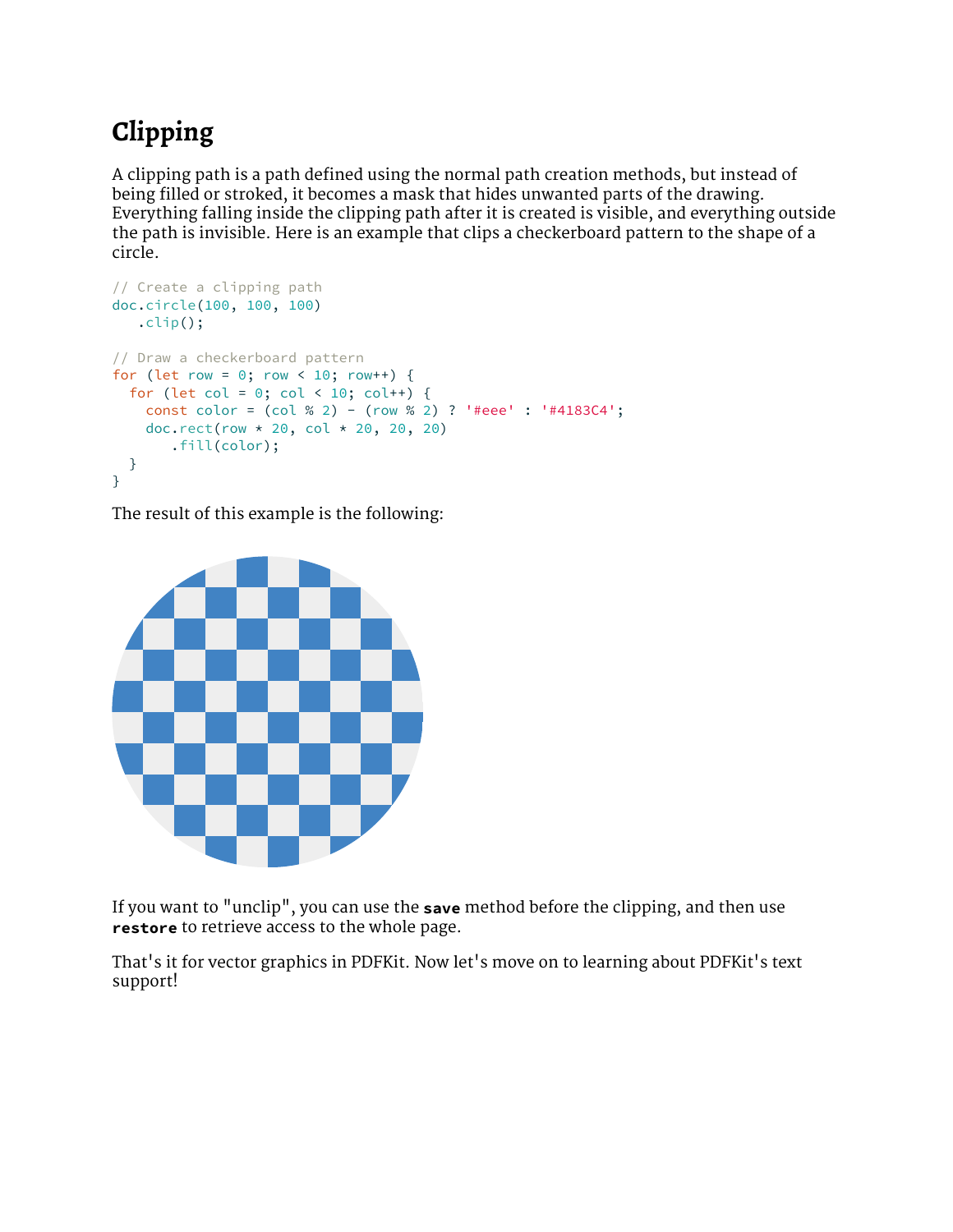### **[Text in PDFKit](false)**

### **[The basics](false)**

[PDFKit makes adding text to documents quite simple, and includes many options to](false)  [customize the display of the output. Adding text to a document is as simple as calling the](false)  **[text](false)** [method.](false)

```
doc.text('Hello world!')
```
[Internally, PDFKit keeps track of the current X and Y position of text as it is added to the](false)  [document. This way, subsequent calls to the](false) **[text](false)** [method will automatically appear as new](false)  [lines below the previous line. However, you can modify the position of text by passing X and](false)  [Y coordinates to the](false) **[text](false)** [method after the text itself.](false)

```
doc.text('Hello world!', 100, 100)
```
[If you want to move down or up by lines, just call the](false) **[moveDown](false)** [or](false) **[moveUp](false)** [method with the](false)  number of lines you['d like to move \(1 by default\).](false)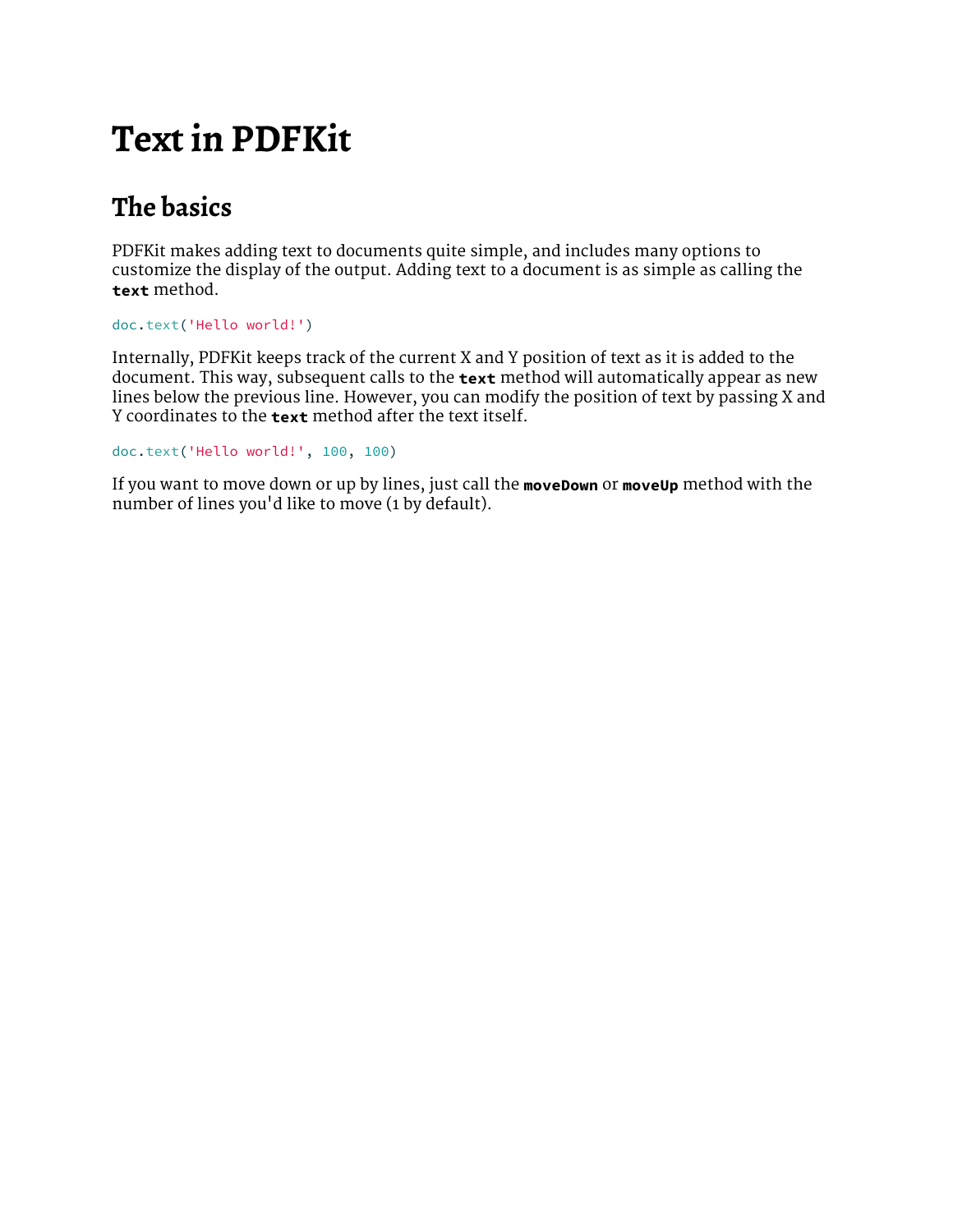#### **[Line wrapping and justifcation](false)**

[PDFKit includes support for line wrapping out of the box! If no options are given, text is](false)  [automatically wrapped within the page margins and placed in the document flow below any](false)  [previous text, or at the top of the page. PDFKit automatically inserts new pages as necessary](false)  so you don['t have to worry about doing that for long pieces of text. PDFKit can also](false)  [automatically wrap text into multiple columns.](false)

[The text will automatically wrap unless you set the](false) **[lineBreak](false)** [option to](false) **<false>**[. By default it](false)  [will wrap to the page margin, but the](false) **[width](false)** [option allows you to set a different width the](false)  [text should be wrapped to. If you set the](false) **[height](false)** [option, the text will be clipped to the](false)  [number of lines that can fit in that height.](false)

[When line wrapping is enabled, you can choose a text justification. There are four options:](false)  **[left](false)** [\(the default\),](false) **[center](false)**[,](false) **[right](false)**[, and](false) **[justify](false)**[. They work just as they do in your favorite](false)  [word processor, but here is an example showing their use in a text box.](false)

```
const lorem = 'Lorem ipsum dolor sit amet, consectetur adipiscing elit. Etiam in 
suscipit purus. Vestibulum ante ipsum primis in faucibus orci luctus et ultrices 
posuere cubilia Curae; Vivamus nec hendrerit felis. Morbi aliquam facilisis risus eu 
lacinia. Sed eu leo in turpis fringilla hendrerit. Ut nec accumsan nisl.';
doc.fontSize(8);
doc.text(`This text is left aligned. ${lorem}`, {
  width: 410,
   align: 'left'
}
);
doc.moveDown();
doc.text(`This text is centered. ${lorem}`, {
  width: 410,
  align: 'center'
}
);
doc.moveDown();
doc.text(`This text is right aligned. ${lorem}`, { 
  width: 410,
   align: 'right'
}
);
doc.moveDown();
doc.text(`This text is justified. ${lorem}`, { 
  width: 410,
   align: 'justify'
}
);
// draw bounding rectangle
doc.rect(doc.x, 0, 410, doc.y).stroke();
```
[The output of this example, looks like this:](false)

This text is left aligned. Lorem ipsum dolor sit amet, consectetur adipiscing elit. Etiam in suscipit purus. Vestibulum ante ipsum primis in faucibus orci luctus et ultrices posuere cubilia Curae; Vivamus nec hendrerit felis. Morbi aliquam facilisis risus eu lacinia. Sed eu leo in turpis fringilla hendrerit. Ut nec accumsan nisl.

This text is centered. Lorem ipsum dolor sit amet, consectetur adipiscing elit. Etiam in suscipit purus. Vestibulum ante ipsum primis in faucibus orci luctus et ultrices posuere cubilia Curae; Vivamus nec hendrerit felis. Morbi aliquam facilisis risus eu lacinia. Sed eu leo in turpis fringilla hendrerit. Ut nec accumsan nisl.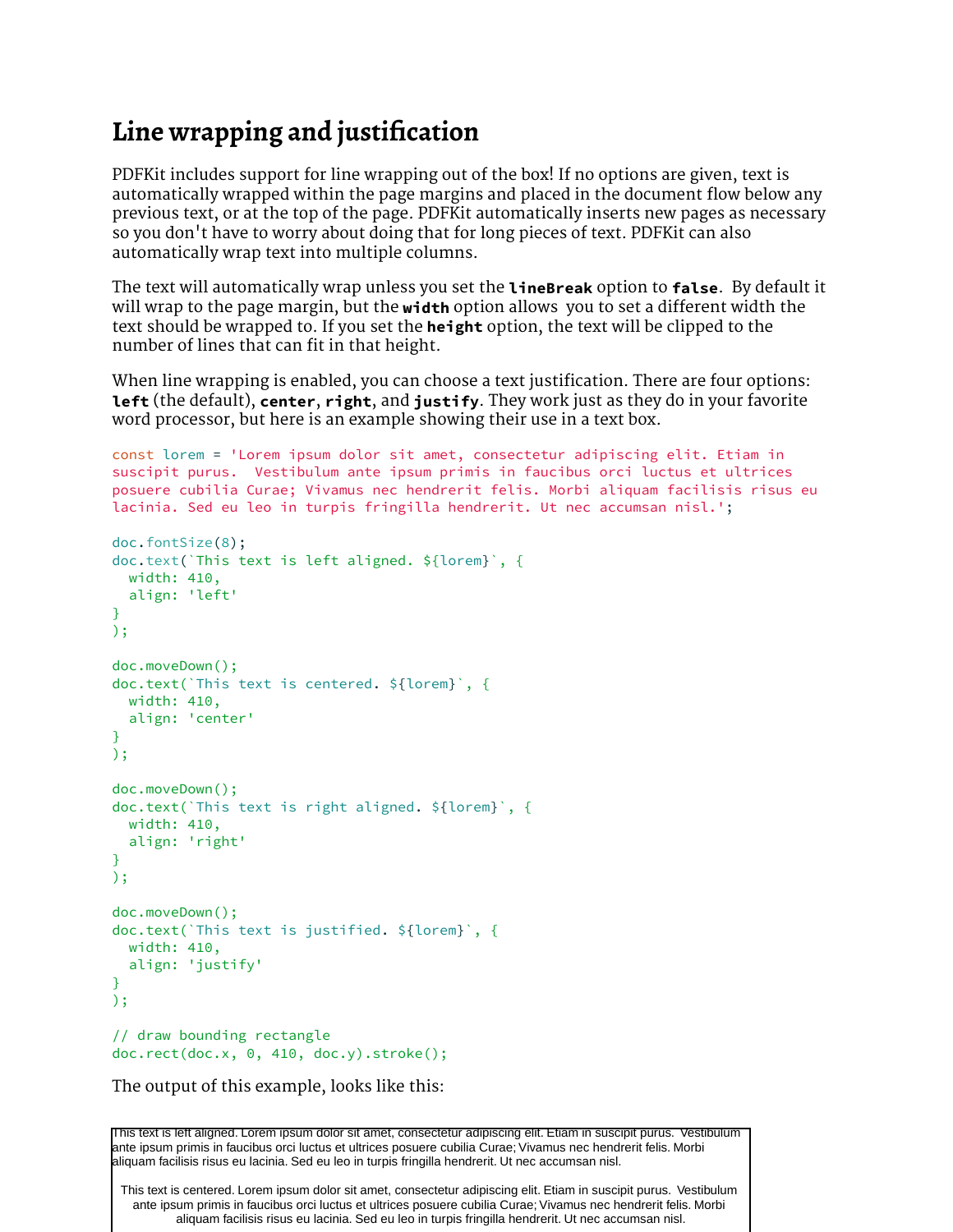### **[Text styling](false)**

[PDFKit has many options for controlling the look of text added to PDF documents, which can](false)  [be passed to the](false) **[text](false)** [method. They are enumerated below.](false)

**[lineBreak](false)** [- set to](false) **<false>** [to disable line wrapping all together](false)

**[width](false)** [- the width that text should be wrapped to \(by default, the page width minus the left](false)  [and right margin\)](false)

[height](false) [- the maximum height that text should be clipped to](false)

**[ellipsis](false)** [- the character to display at the end of the text when it is too long. Set to](false) **[true](false)** [to](false)  [use the default character.](false)

**[columns](false)** [- the number of columns to flow the text into](false)

**[columnGap](false)** [- the amount of space between each column \(1/4 inch by default\)](false)

**[indent](false)** [- the amount in PDF points \(72 per inch\) to indent each paragraph of text](false)

**[paragraphGap](false)** [- the amount of space between each paragraph of text](false)

**[lineGap](false)** [- the amount of space between each line of text](false)

**[wordSpacing](false)** [- the amount of space between each word in the text](false)

**[characterSpacing](false)** [- the amount of space between each character in the text](false)

**[fill](false)** [- whether to fill the text \(](false)**[true](false)** [by default\)](false)

**[stroke](false)** [- whether to stroke the text](false)

**[link](false)** [- a URL to link this text to \(shortcut to create an annotation\)](false)

**[underline](false)** [- whether to underline the text](false)

**[strike](false)** [- whether to strike out the text](false)

**[oblique](false)** [- whether to slant the text \(angle in degrees or](false) **[true](false)**[\)](false)

**[baseline](false)** - the vertical alignment of the text with respect to its insertion point (values as [canvas textBaseline](https://www.w3schools.com/tags/canvas_textbaseline.asp)[\)](false)

**[continued](false)** [- whether the text segment will be followed immediately by another segment.](false)  [Useful for changing styling in the middle of a paragraph.](false)

**[features](false)** [- an array of](false) [OpenType feature tags](https://www.microsoft.com/typography/otspec/featuretags.htm) [to apply. If not provided, a set of defaults is](false)  [used.](false)

[Additionally, the fill and stroke color and opacity methods described in the](false) [vector graphics](vector.html)  [section](vector.html) [are applied to text content as well.](false)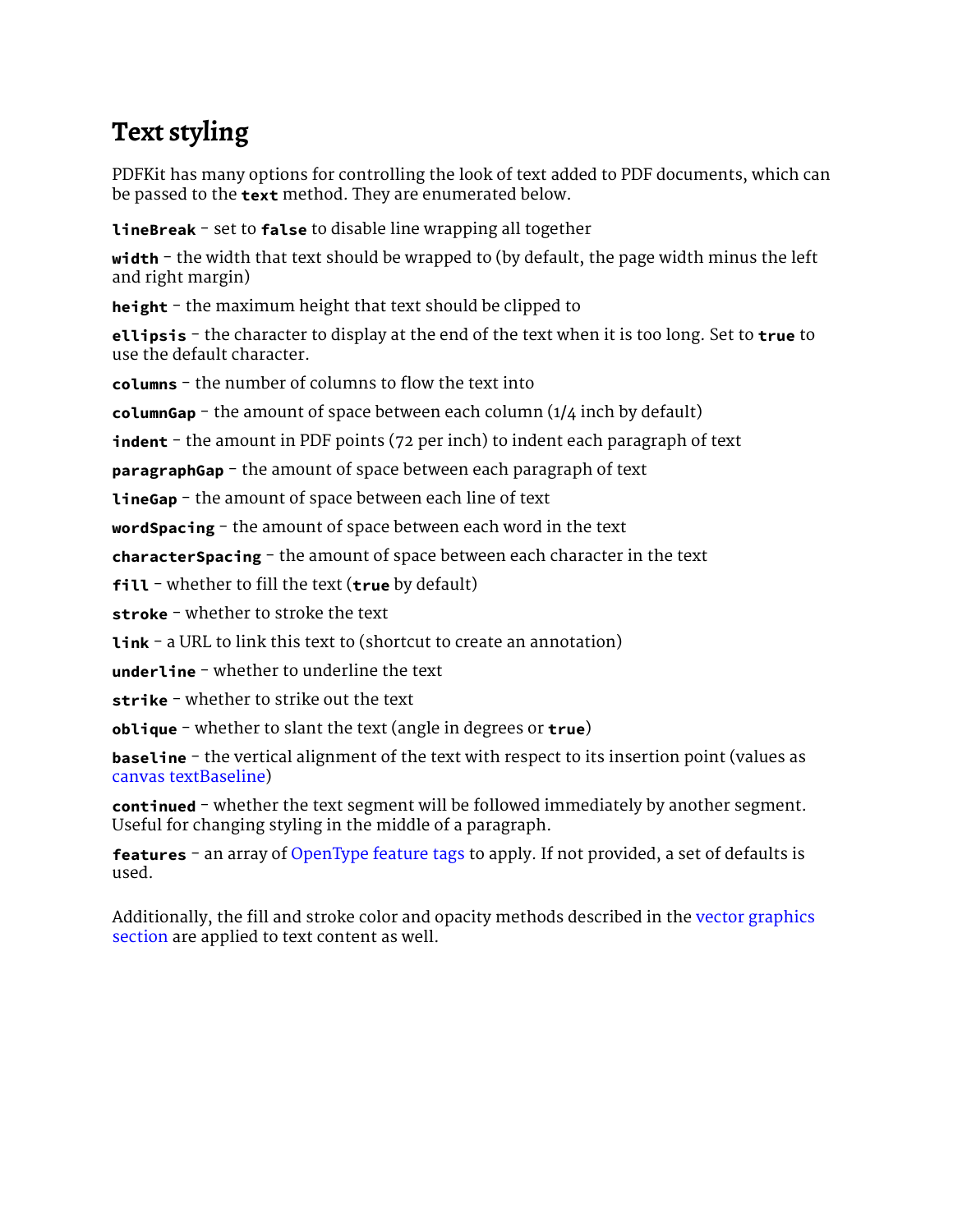[Here is an example combining some of the options above, wrapping a piece of text into three](false)  [columns, in a specified width and height.](false)

[const](false) [lorem](false) [=](false) ['Lorem ipsum dolor sit amet, consectetur adipiscing elit. Etiam in](false)  [suscipit purus. Vestibulum ante ipsum primis in faucibus orci luctus et ultrices](false)  [posuere cubilia Curae; Vivamus nec hendrerit felis. Morbi aliquam facilisis risus eu](false)  [lacinia. Sed eu leo in turpis fringilla hendrerit. Ut nec accumsan nisl. Suspendisse](false)  [rhoncus nisl posuere tortor tempus et dapibus elit porta. Cras leo neque, elementum a](false)  [rhoncus ut, vestibulum non nibh. Phasellus pretium justo turpis. Etiam vulputate,](false)  [odio vitae tincidunt ultricies, eros odio dapibus nisi, ut tincidunt lacus arcu eu](false)  [elit. Aenean velit erat, vehicula eget lacinia ut, dignissim non tellus. Aliquam nec](false)  [lacus mi, sed vestibulum nunc. Suspendisse potenti. Curabitur vitae sem turpis.](false)  [Vestibulum sed neque eget dolor dapibus porttitor at sit amet sem. Fusce a turpis](false)  [lorem. Vestibulum ante ipsum primis in faucibus orci luctus et ultrices posuere](false)  [cubilia Curae;';](false) 

```
doc.text(lorem, {
   columns: 3,
   columnGap: 15,
   height: 100,
  width: 465,
   align: 'justify'
});
```
[The output looks like this:](false)

Lorem ipsum dolor sit amet, consectetur adipiscing elit. Etiam in suscipit purus. Vestibulum ante ipsum primis in faucibus orci luctus et ultrices posuere cubilia Curae; Vivamus nec hendrerit felis. Morbi aliquam facilisis risus eu lacinia. Sed eu leo in turpis fringilla hendrerit. Ut nec accumsan nisl. Suspendisse rhoncus nisl posuere tortor tempus et dapibus elit porta. Cras leo neque, elementum a rhoncus ut, vestibulum non nibh. Phasellus pretium justo turpis. Etiam vulputate, odio vitae tincidunt ultricies, eros odio dapibus nisi, ut tincidunt lacus arcu eu elit. Aenean velit erat, vehicula eget lacinia ut,

dignissim non tellus. Aliquam nec lacus mi, sed vestibulum nunc. Suspendisse potenti. Curabitur vitae sem turpis. Vestibulum sed neque eget dolor dapibus porttitor at sit amet sem. Fusce a turpis lorem. Vestibulum ante ipsum primis in faucibus orci luctus et ultrices posuere cubilia Curae;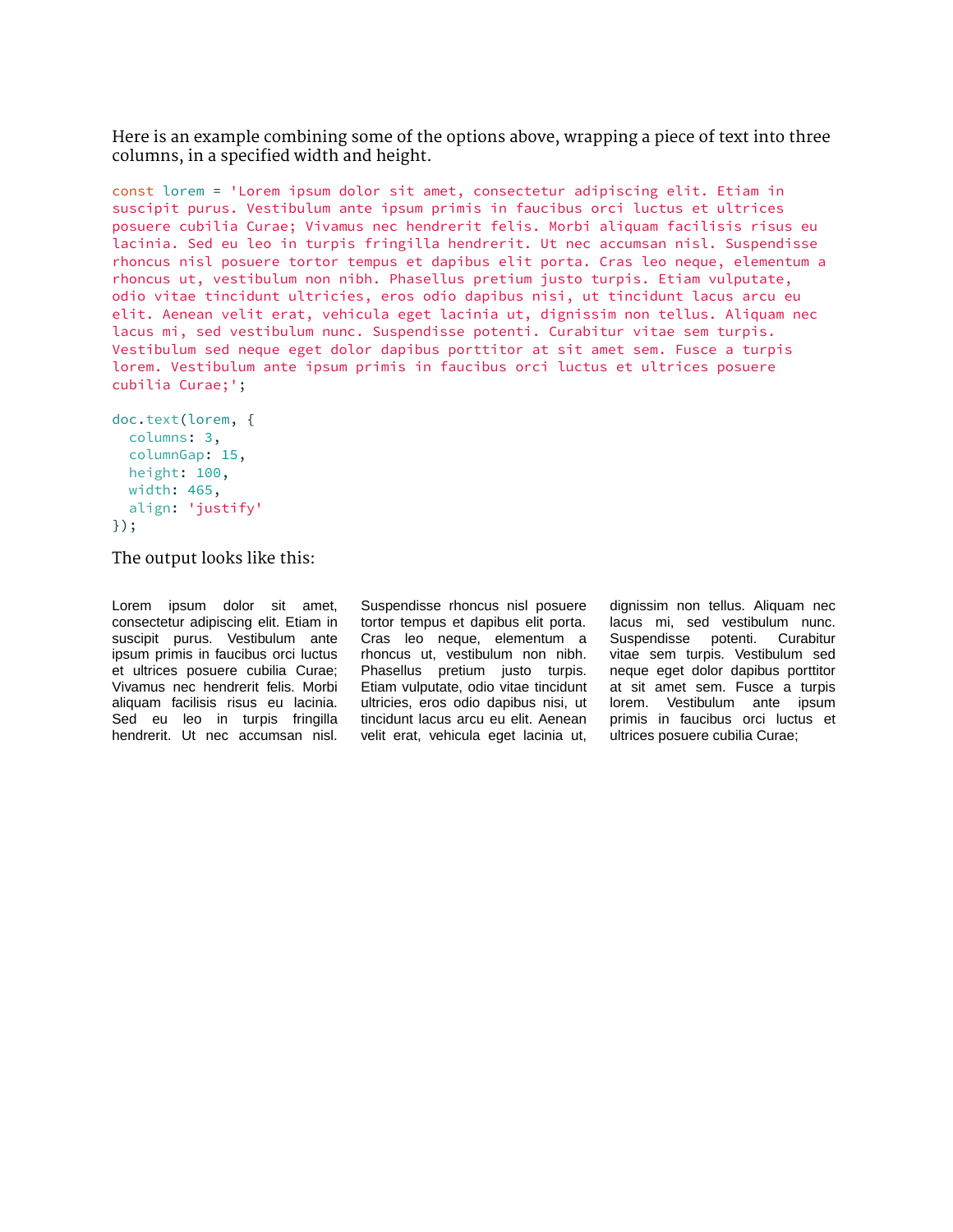#### **[Text measurements](false)**

If you['re working with documents that require precise layout, you may need to know the size](false)  [of a piece of text. PDFKit has two methods to achieve this:](false) **[widthOfString\(text, options\)](false)** [and](false) **[heightOfString\(text, options\)](false)**[. Both methods use the same options described in the](false)  [Text styling section, and take into account the eventual line wrapping.](false)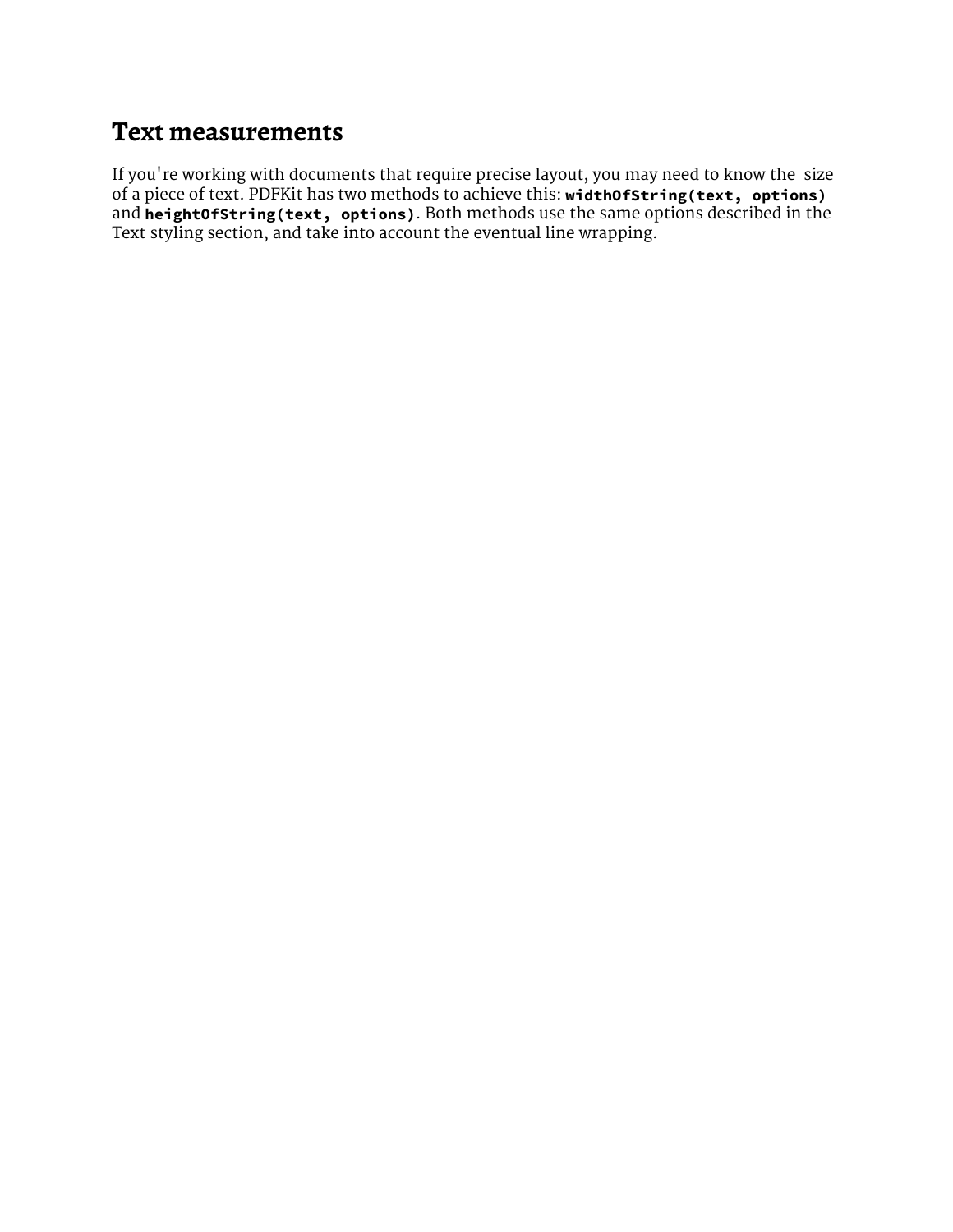#### **[Lists](false)**

[The](false) **[list](false)** [method creates a bulleted list. It accepts as arguments an array of strings, and the](false)  [optional](false) **[x](false)**[,](false) **[y](false)** [position. You can create complex multilevel lists by using nested arrays. Lists](false)  [use the following additional options:](false) 

**[bulletRadius](false)**

**[textIndent](false)**

**[bulletIndent](false)**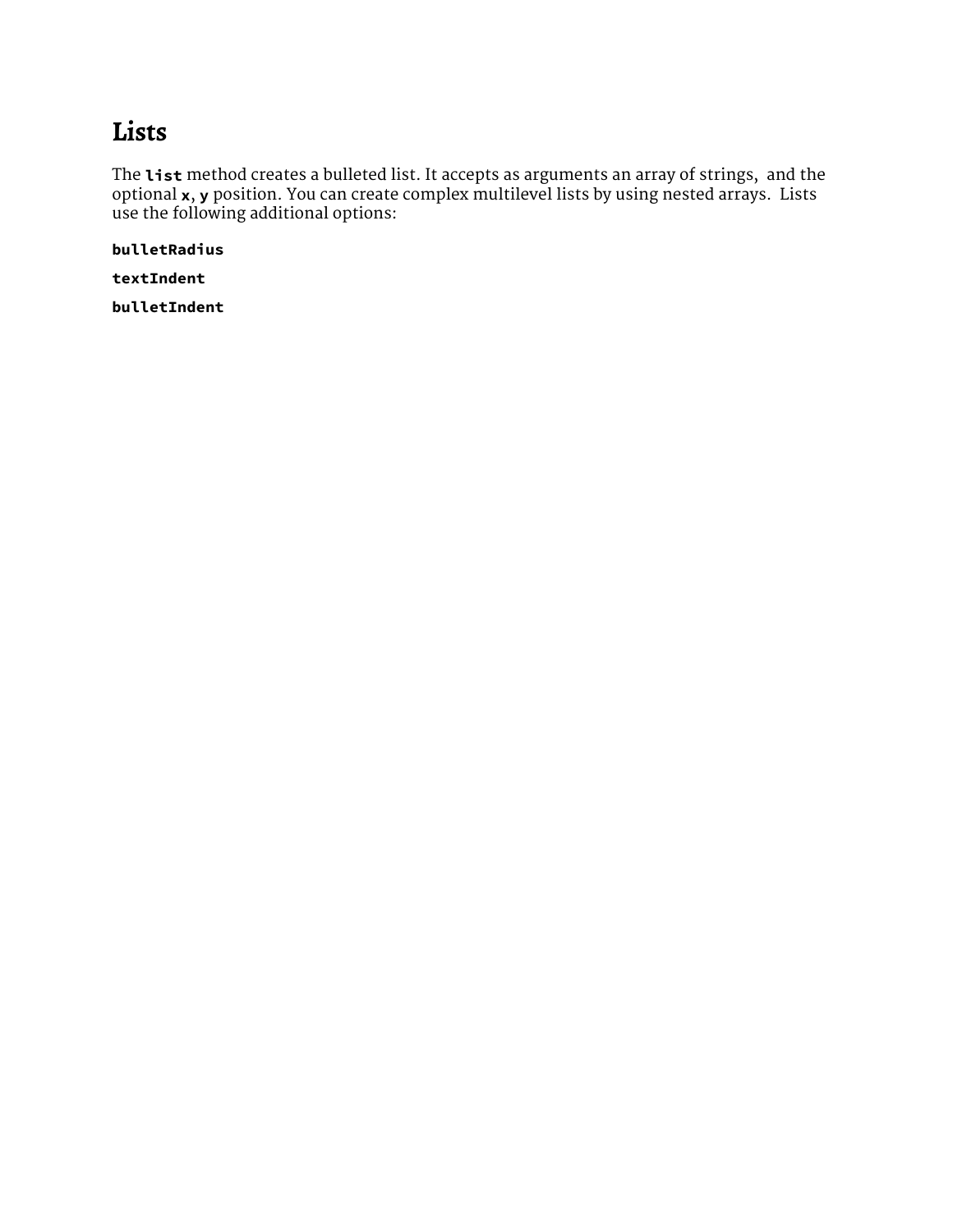### **[Rich Text](false)**

[As mentioned above, PDFKit supports a simple form of rich text via the](false) **[continued](false)** [option.](false)  [When set to true, PDFKit will retain the text wrapping state between](false) **[text](false)** [calls. This way,](false)  [when you call text again after changing the text styles, the wrapping will continue right](false)  [where it left off.](false)

[The options given to the first](false) **[text](false)** [call are also retained for subsequent calls after a](false)  **[continued](false)** [one, but of course you can override them. In the following example, the](false) **[width](false)**  [option from the first](false) **[text](false)** [call is retained by the second call.](false)

```
doc.fillColor('green')
    .text(lorem.slice(0, 500), {
      width: 465,
      continued: true
    }).fillColor('red')
    .text(lorem.slice(500));
```
[Here is the output:](false)

Lorem ipsum dolor sit amet, consectetur adipiscing elit. Etiam in suscipit purus. Vestibulum ante ipsum primis in faucibus orci luctus et ultrices posuere cubilia Curae; Vivamus nec hendrerit felis. Morbi aliquam facilisis risus eu lacinia. Sed eu leo in turpis fringilla hendrerit. Ut nec accumsan nisl. Suspendisse rhoncus nisl posuere tortor tempus et dapibus elit porta. Cras leo neque, elementum a rhoncus ut, vestibulum non nibh. Phasellus pretium justo turpis. Etiam vulputate, odio vitae tincidunt ultricies, eros odio dapibus nisi, ut tincidunt lacus arcu eu elit. Aenean velit erat, vehicula eget lacinia ut, dignissim non tellus. Aliquam nec lacus mi, sed vestibulum nunc. Suspendisse potenti. Curabitur vitae sem turpis. Vestibulum sed neque eget dolor dapibus porttitor at sit amet sem. Fusce a turpis lorem. Vestibulum ante ipsum primis in faucibus orci luctus et ultrices posuere cubilia Curae;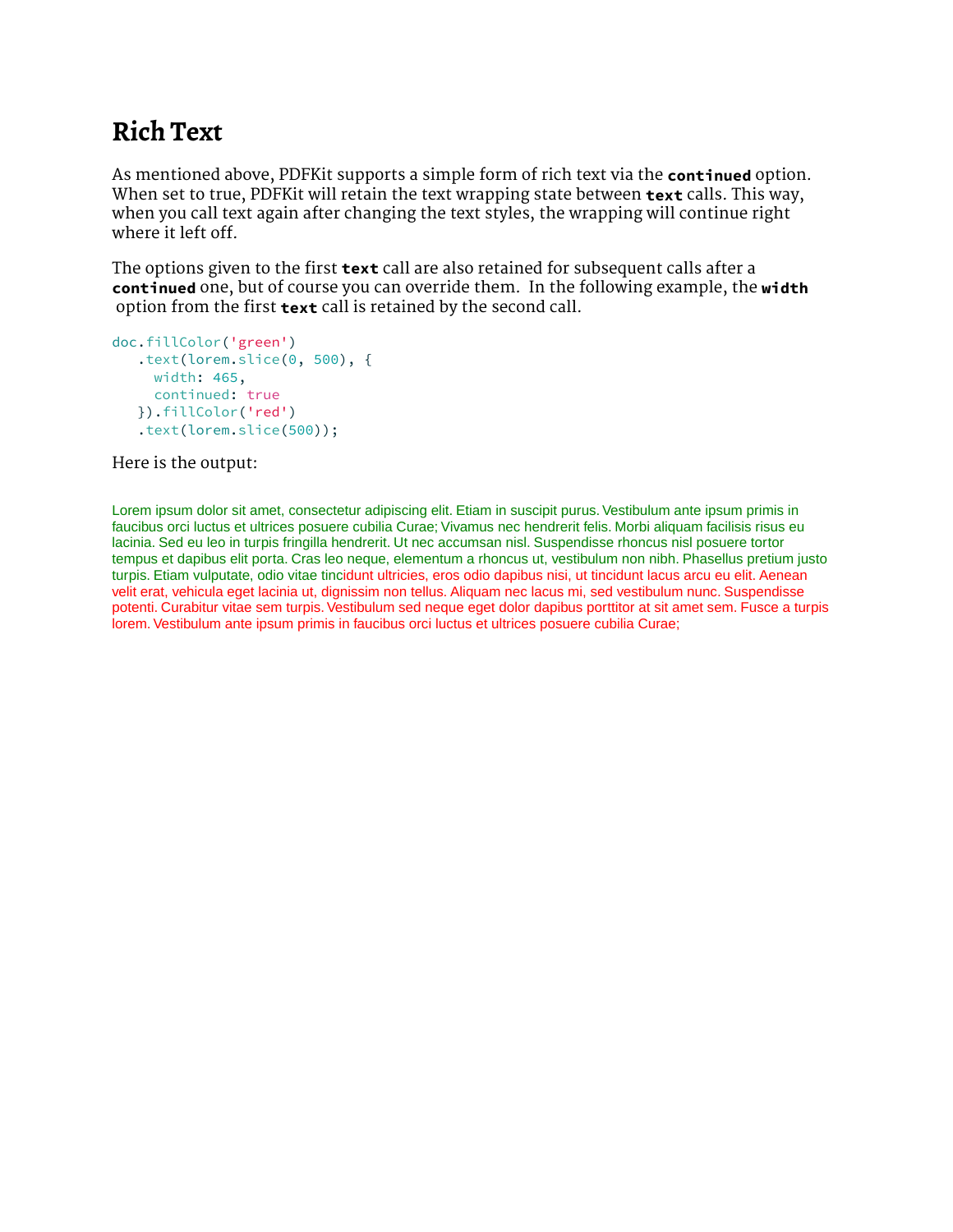#### **[Fonts](false)**

[The PDF format defines 14 standard fonts that can be used in PDF documents. PDFKit](false)  [supports each of them out of the box. Besides Symbol and Zapf Dingbats this includes 4](false)  [styles \(regular, bold, italic/oblique, bold+italic\) of Helvetica, Courier, and Times. To switch](false)  [between standard fonts, call the](false) **[font](false)** [method with the corresponding Label:](false)

```
'Courier'
'Courier-Bold'
'Courier-Oblique'
'Courier-BoldOblique'
'Helvetica'
'Helvetica-Bold'
'Helvetica-Oblique'
'Helvetica-BoldOblique'
'Symbol'
'Times-Roman'
'Times-Bold'
'Times-Italic'
'Times-BoldItalic'
'ZapfDingbats'
```

```
The PDF format also allows fonts to be embedded right in the document. PDFKit supports 
embedding TrueType (.ttf), OpenType (.otf), WOFF, WOFF2, TrueType Collection (.ttc), 
and Datafork TrueType (.dfont) fonts.
```
[To change the font used to render text, just call the](false) **[font](false)** [method. If you are using a standard](false)  [PDF font, just pass the name to the](false) **[font](false)** [method. Otherwise, pass the path to the font file, or](false)  [a](false) **[Buffer](false)** [containing the font data. If the font is a collection font \(](false)**[.ttc](false)** [and](false) **[.dfont](false)** [files\),](false)  [meaning that it contains multiple styles in the same file, you should pass the name of the](false)  [style to be extracted from the collection.](false)

[Here is an example showing how to set the font in each case.](false)

```
// Set the font size
doc.fontSize(18);
// Using a standard PDF font
doc.font('Times-Roman')
    .text('Hello from Times Roman!')
    .moveDown(0.5);
// Using a TrueType font (.ttf) 
doc.font('fonts/GoodDog.ttf')
    .text('This is Good Dog!')
    .moveDown(0.5);
```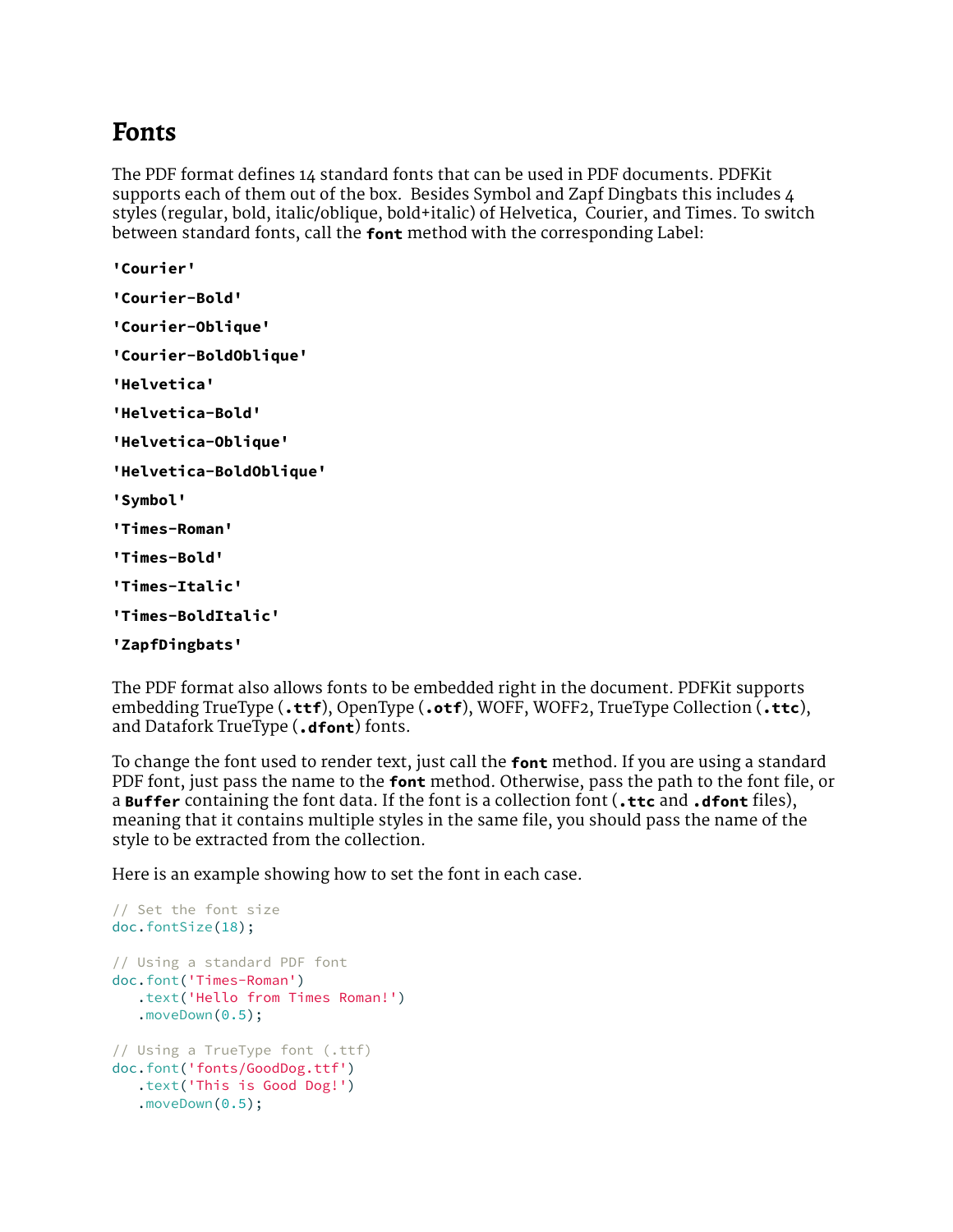```
// Using a collection font (.ttc or .dfont) 
doc.font('fonts/Chalkboard.ttc', 'Chalkboard-Bold')
    .text('This is Chalkboard, not Comic Sans.');
```
[The output of this example looks like this:](false)

#### Hello from Times Roman!

This is Good Dog!

### **This is Chalkboard, not Comic Sans.**

[Another nice feature of the PDFKit font support, is the ability to register a font file under a](false)  [name for use later rather than entering the path to the font every time you want to use it.](false)

```
// Register a font
doc.registerFont('Heading Font', 'fonts/Chalkboard.ttc', 'Chalkboard-Bold');
// Use the font later
doc.font('Heading Font')
    .text('This is a heading.');
```
That['s about all there is too it for text in PDFKit. Let's move on now to images.](false)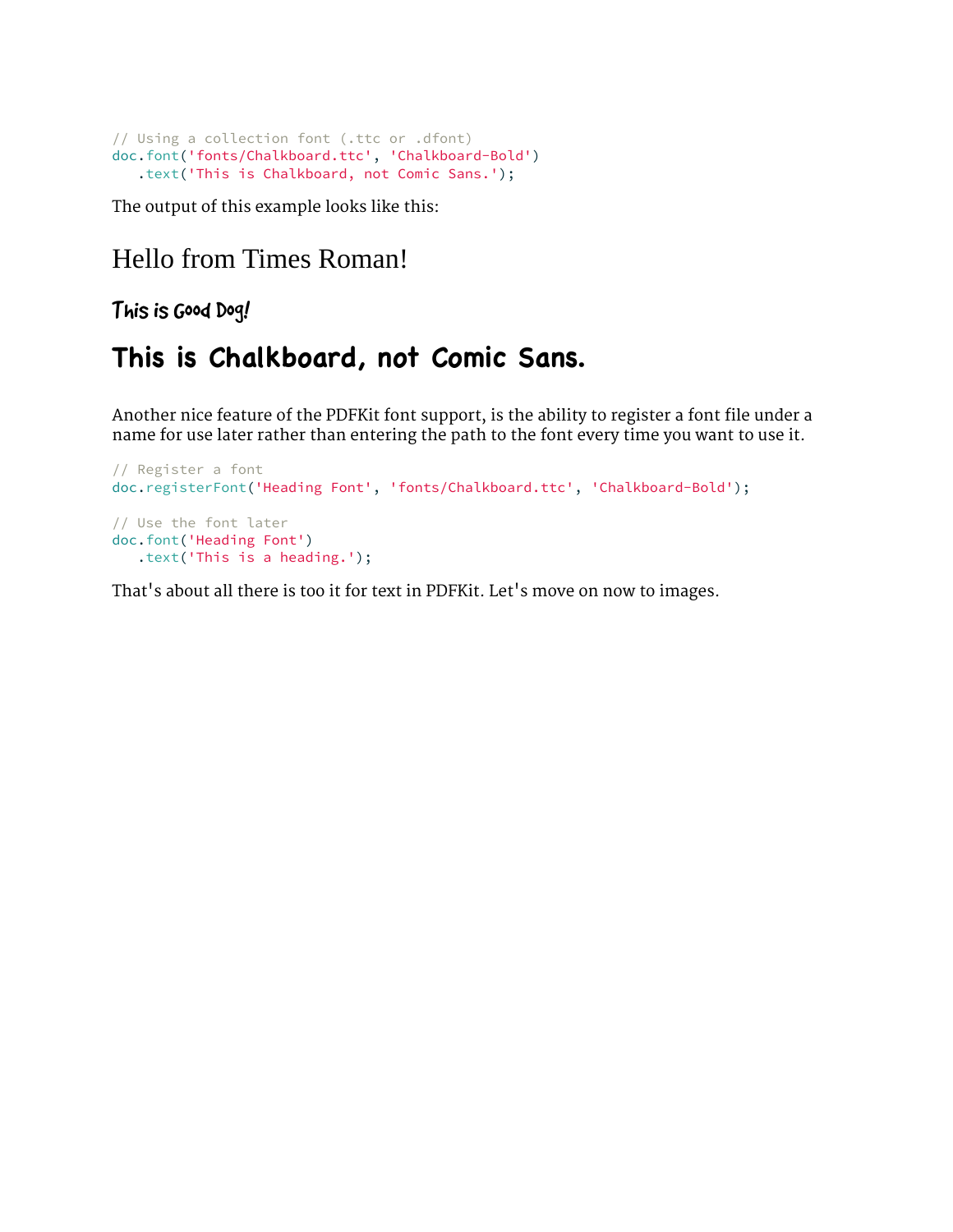## **[Images in PDFKit](false)**

[Adding images to PDFKit documents is an easy task. Just pass an image path, buffer, or data](false)  [uri with base64 encoded data to the](false) **[image](false)** [method along with some optional arguments.](false)  [PDFKit supports the JPEG and PNG formats. If an X and Y position are not provided, the](false)  [image is rendered at the current point in the text flow \(below the last line of text\). Otherwise,](false)  [it is positioned absolutely at the specified point. The image will be scaled according to the](false)  [following options.](false)

[Neither](false) [width](false) [or](false) [height](false) [provided - image is rendered at full size](false) **[width](false)** [provided but not](false) **[height](false)** [- image is scaled proportionally to fit in the provided](false) **[width](false) [height](false)** [provided but not](false) **[width](false)** [- image is scaled proportionally to fit in the provided](false) **[height](false)** [Both](false) **[width](false)** [and](false) **[height](false)** [provided - image is stretched to the dimensions provided](false) **[scale](false)** [factor provided - image is scaled proportionally by the provided scale factor](false) **[fit](false)** [array provided - image is scaled proportionally to fit within the passed width and height](false) **[cover](false)** [array provided - image is scaled proportionally to completely cover the rectangle](false)  [defined by the passed width and height](false)

[When a](false) **[fit](false)** [or](false) **[cover](false)** [array is provided, PDFKit accepts these additional options:](false)

**[align](false)** [- horizontally align the image, the possible values are](false) **['left'](false)**[,](false) **['center'](false)** [and](false) **['right'](false) [valign](false)** [- vertically align the image, the possible values are](false) **['top'](false)**[,](false) **['center'](false)** [and](false) **['bottom'](false)**

[Here is an example showing some of these options.](false)

```
// Scale proprotionally to the specified width
doc.image('images/test.jpeg', 0, 15, {width: 300})
    .text('Proportional to width', 0, 0);
// Fit the image within the dimensions
doc.image('images/test.jpeg', 320, 15, {fit: [100, 100]})
   .rect(320, 15, 100, 100)
   .stroke()
   .text('Fit', 320, 0);
// Stretch the image
doc.image('images/test.jpeg', 320, 145, {width: 200, height: 100})
    .text('Stretch', 320, 130);
// Scale the image
doc.image('images/test.jpeg', 320, 280, {scale: 0.25})
    .text('Scale', 320, 265);
// Fit the image in the dimensions, and center it both horizontally and vertically
doc.image('images/test.jpeg', 430, 15, {fit: [100, 100], align: 'center', valign:
'center'})
    .rect(430, 15, 100, 100).stroke()
    .text('Centered', 430, 0);
```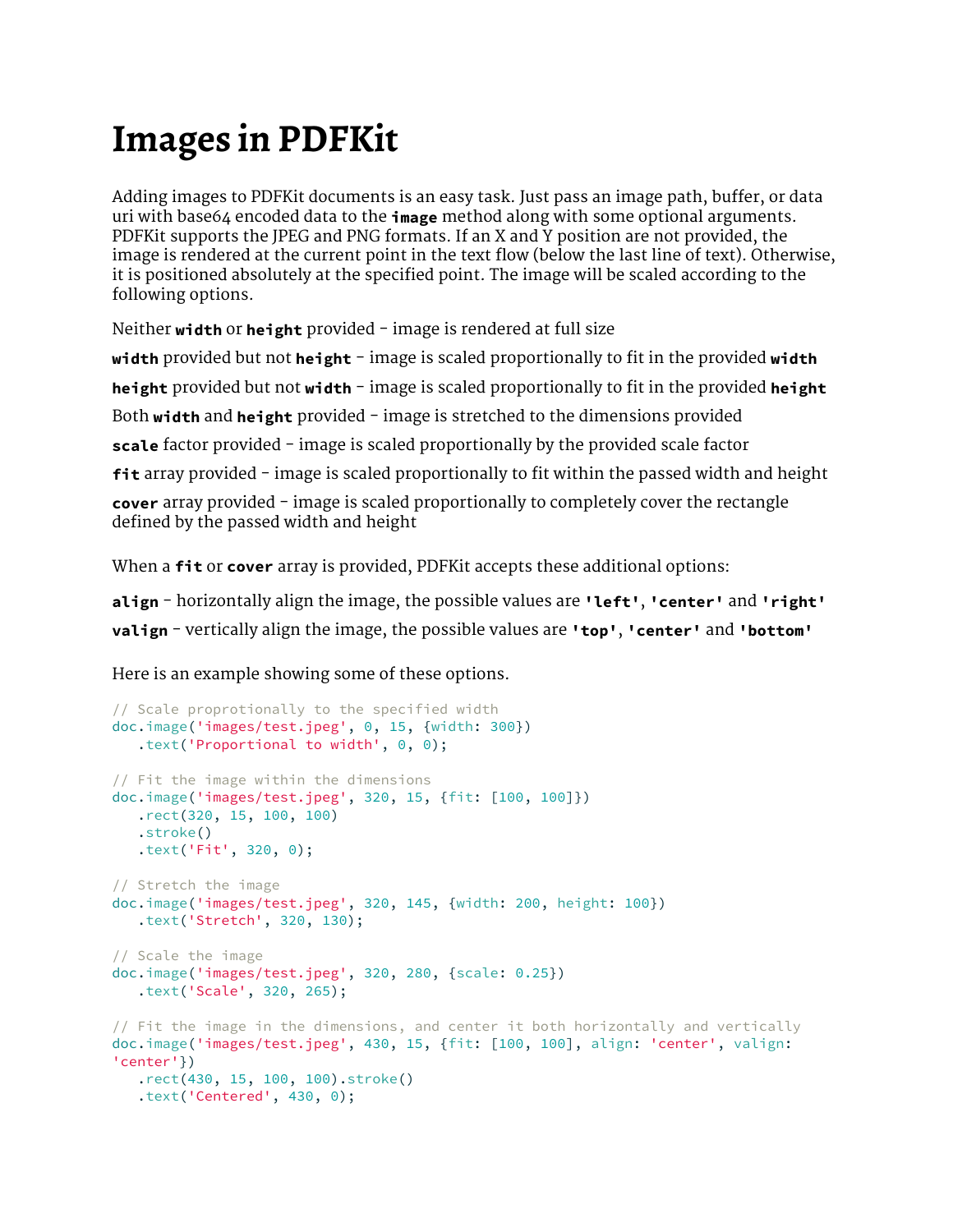[This example produces the following output:](false)













Scale



[That is all there is to adding images to your PDF documents with PDFKit. Now let](false)'s look at [adding outlines.](false)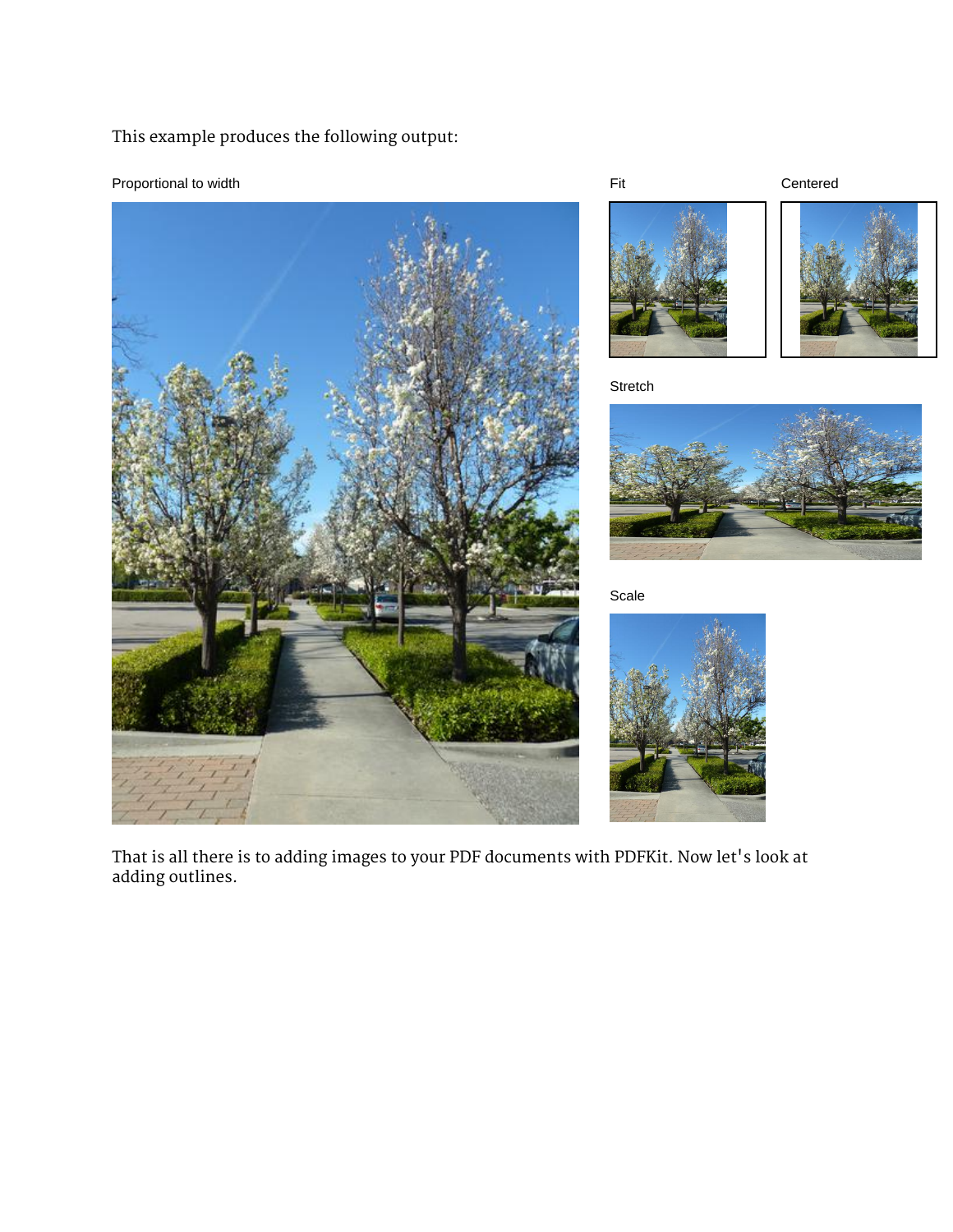## **[Outlines in PDFKit](false)**

[Outlines are the heirachical bookmarks that display in some PDF readers. Currently only](false)  [page bookmarks are supported, but more may be added in the future. They are simple to add](false)  [and only require a single method:](false)

#### **[addItem\(title, options\)](false)**

[Here is an example of adding a bookmark with a single child bookmark.](false)

[// Get a reference to the Outline root](false) [const](false) [{](false) [outline](false) [}](false) [=](false) [doc;](false) [// Add a top-level bookmark](false) [const](false) [top](false) [=](false) [outline.addItem\('Top Level'\);](false) [// Add a sub-section](false)

[top.addItem\('Sub-section'\);](false)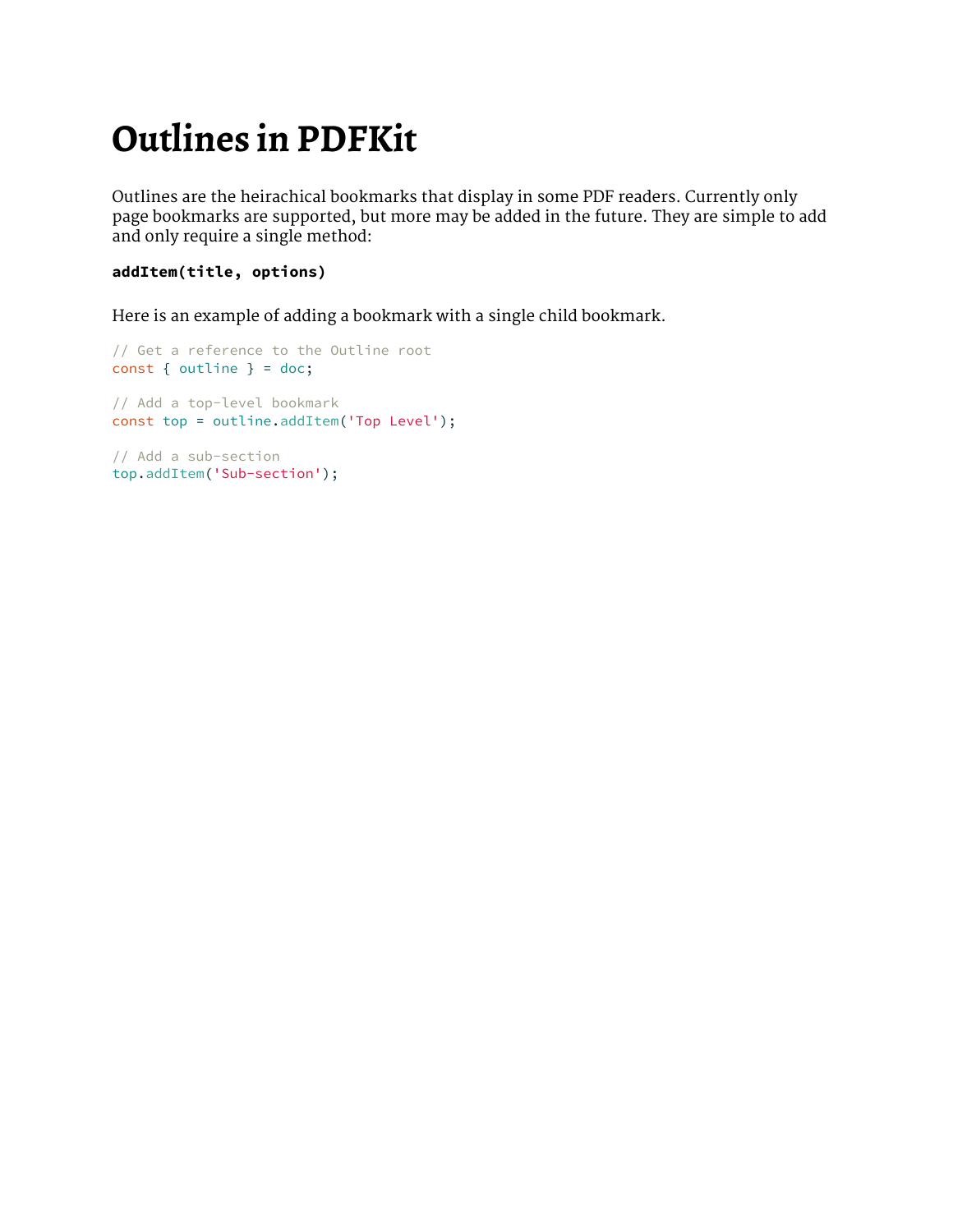### **[Options](false)**

[The](false) **[options](false)** [parameter currently only has one property:](false) **[expanded](false)**[. If this value is set to](false) **[true](false)** then all of that section['s children will be visible by default. This value defaults to](false) **<false>**[.](false) 

In this example the ['Top Level' section will be expanded to show 'Sub-section'.](false)

```
// Add a top-level bookmark
const top = outline.addItem('Top Level', { expanded: true });
```
[// Add a sub-section](false) [top.addItem\('Sub-section'\);](false)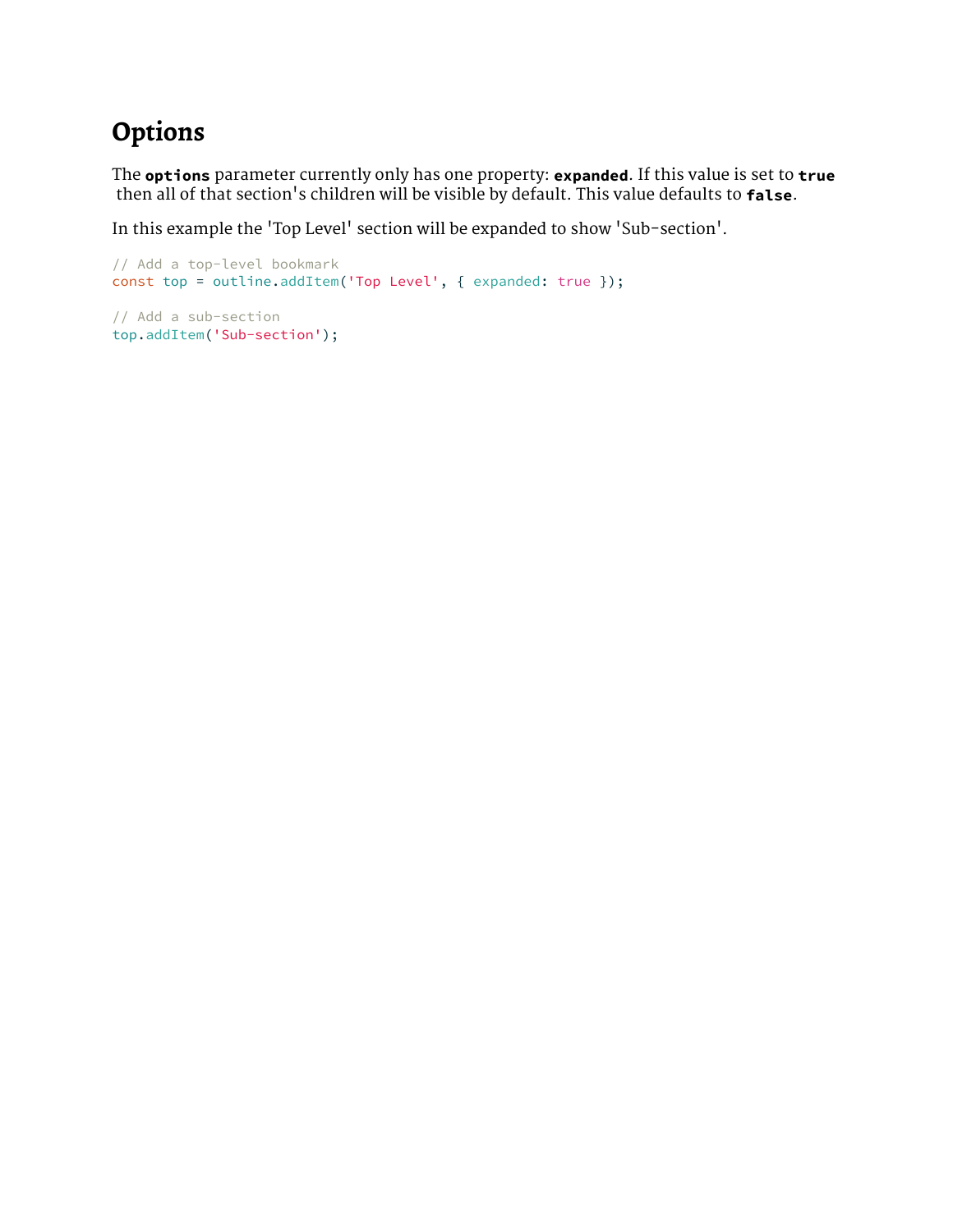### **[Annotations in PDFKit](false)**

[Annotations are interactive features of the PDF format, and they make it possible to include](false)  [things like links and attached notes, or to highlight, underline or strikeout portions of text.](false)  [Annotations are added using the various helper methods, and each type of annotation is](false)  [defined by a rectangle and some other properties. Here is a list of the available annotation](false)  [methods:](false)

```
note(x, y, width, height, contents, options)
link(x, y, width, height, url, options)
highlight(x, y, width, height, options)
underline(x, y, width, height, options)
strike(x, y, width, height, options)
lineAnnotation(x1, y1, x2, y2, options)
rectAnnotation(x, y, width, height, options)
ellipseAnnotation(x, y, width, height, options)
textAnnotation(x, y, width, height, text, options)
```
[Many of the annotations have a](false) **[color](false)** [option that you can specify. You can use an array of](false)  [RGB values, a hex color, or a named CSS color value for that option.](false)

[If you are adding an annotation to a piece of text, such as a link or underline, you will need to](false)  [know the width and height of the text in order to create the required rectangle for the](false)  [annotation. There are two methods that you can use to do that. To get the width of any piece](false)  [of text in the current font, just call the](false) **[widthOfString](false)** [method with the string you want to](false)  [measure. To get the line height in the current font, just call the](false) **[currentLineHeight](false)** [method.](false)

[You must remember that annotations have a stacking order. If you are putting more than one](false)  [annotation on a single area and one of those annotations is a link, make sure that the link is](false)  [the last one you add, otherwise it will be covered by another annotation and the user won](false)'t [be able to click it.](false)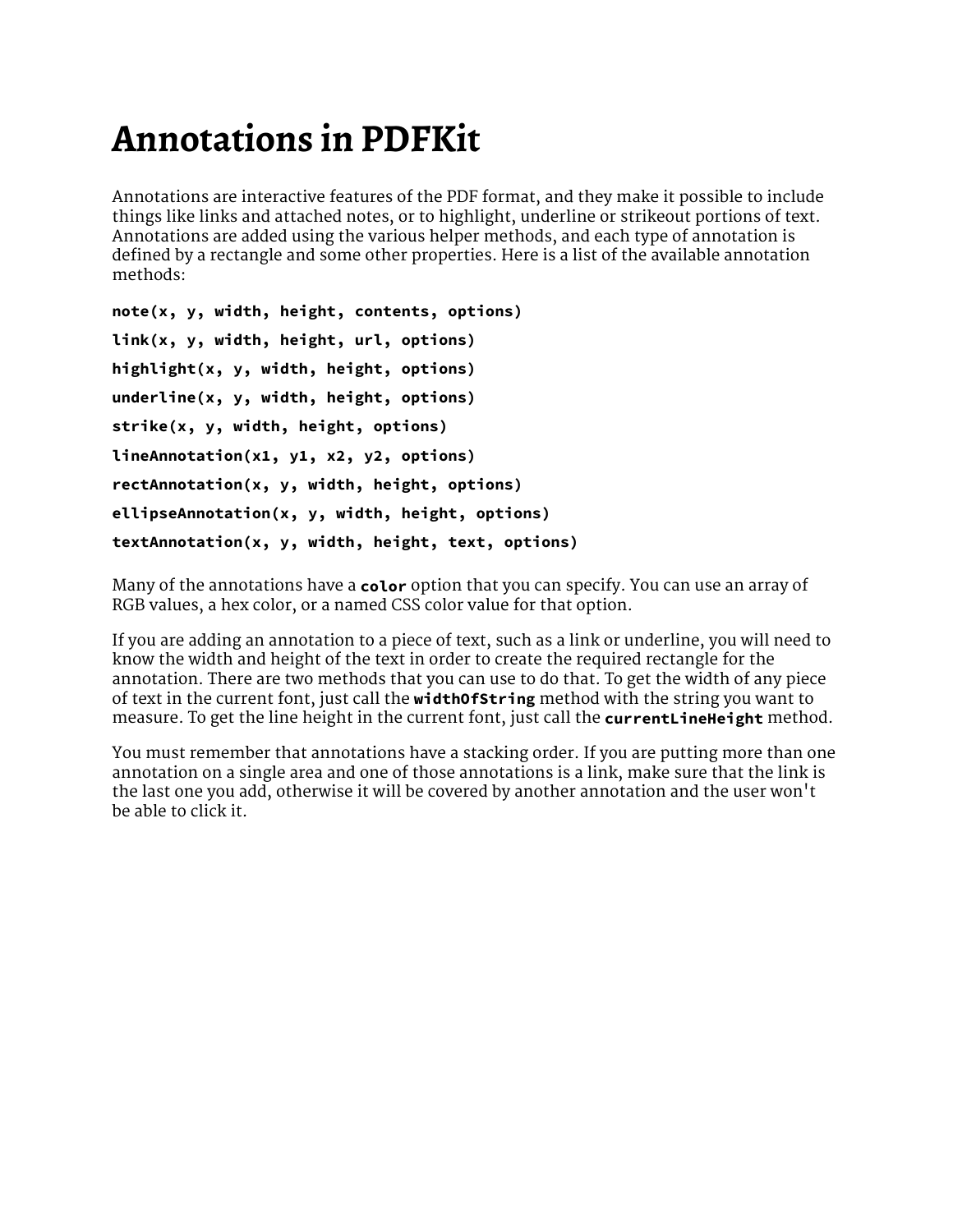[Here is an example that uses a few of the annotation types.](false)

```
// Add the link text
doc.fontSize(25)
    .fillColor('blue')
    .text('This is a link!', 20, 0);
// Measure the text
const width = doc.widthOfString('This is a link!');
const height = doc.currentLineHeight();
// Add the underline and link annotations
doc.underline(20, 0, width, height, {color: 'blue'})
    .link(20, 0, width, height, 'http://google.com/');
// Create the highlighted text
doc.moveDown()
    .fillColor('black')
    .highlight(20, doc.y, doc.widthOfString('This text is highlighted!'), height)
    .text('This text is highlighted!');
// Create the crossed out text
doc.moveDown()
   .strike(20, doc.y, doc.widthOfString('STRIKE!'), height)
    .text('STRIKE!');
```
[The output of this example looks like this.](false)

### [This is a link!](http://google.com/)

### This text is highlighted!

# STRIKE!

[Annotations are currently not the easiest things to add to PDF documents, but that is the](false)  [fault of the PDF spec itself. Calculating a rectangle manually isn](false)'t fun, but PDFKit makes it [easier for a few common annotations applied to text, including links, underlines, and](false)  strikes. Here['s an example showing two of them:](false)

```
doc.fontSize(20)
    .fillColor('red')
    .text('Another link!', 20, 0, {
     link: 'http://apple.com/',
     underline: true
    }
);
```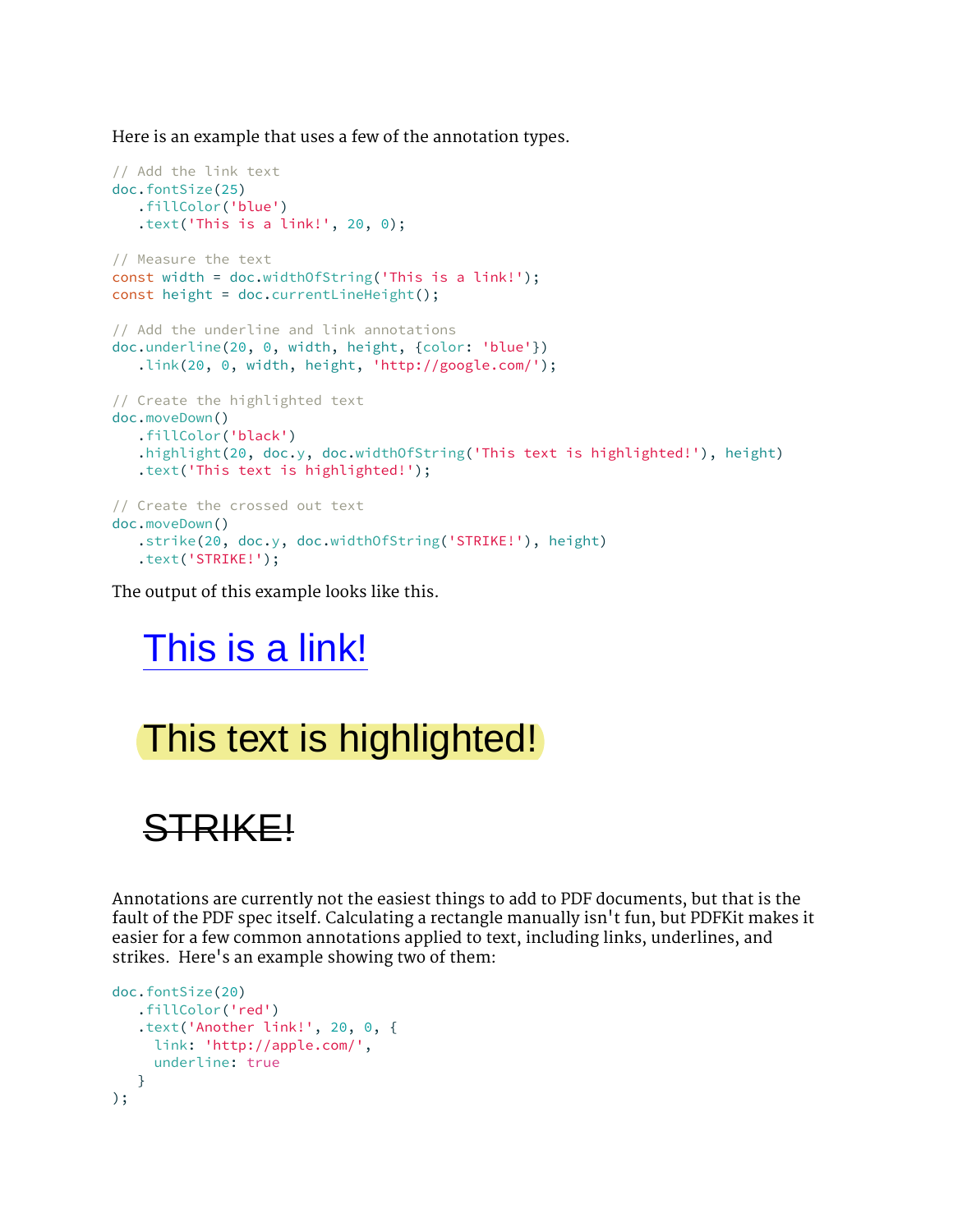[The output is as you](false)'d expect:

### **[Another link!](http://apple.com/)**